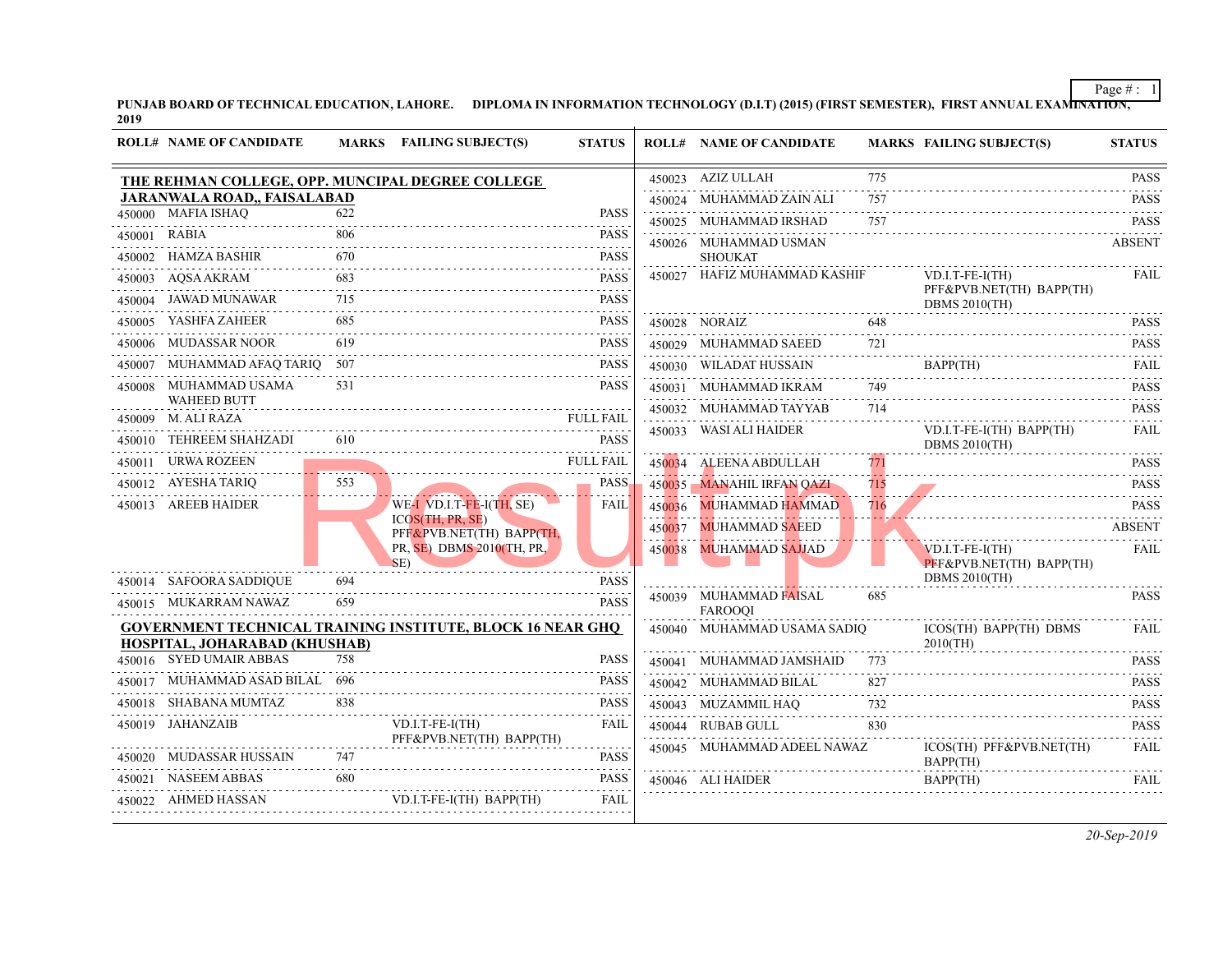**PUNJAB BOARD OF TECHNICAL EDUCATION, LAHORE.** DIPLOMA IN INFORMATION TECHNOLOGY (D.I.T) (2015) (FIRST SEMESTER), FI<br>2019

|        | <b>ROLL# NAME OF CANDIDATE</b>         | <b>MARKS</b> | <b>FAILING SUBJECT(S)</b>                                                    | <b>STATUS</b> |        | <b>ROLL# NAME OF CANDIDATE</b>                                                                            | <b>MARKS FAIL</b> |
|--------|----------------------------------------|--------------|------------------------------------------------------------------------------|---------------|--------|-----------------------------------------------------------------------------------------------------------|-------------------|
| 450047 | MUHAMMAD WAHEED<br><b>KHAN</b>         |              | VD.I.T-FE-I(TH) ICOS(TH)<br>PFF&PVB.NET(TH) BAPP(TH)<br><b>DBMS 2010(TH)</b> | FAIL<br>.     |        | <b>CFE (CENTRE OF FINANCE EXCELLENCE), 1</b><br><b>GARDEN TOWN, LAHORE, LAHORE</b><br>450869 ABDUL MATEEN |                   |
|        | 450048 SYED MUHAMMAD<br><b>KHURRAM</b> |              | PFF&PVB.NET(TH) BAPP(TH)<br><b>DBMS 2010(TH)</b>                             | <b>FAIL</b>   |        | 450870 HAMZA SHAHID                                                                                       |                   |
|        | 450049 MUHAMMAD SHOAIB                 | 744          |                                                                              | <b>PASS</b>   |        | 450871 ZAHEER AHMAD                                                                                       |                   |
|        | 450050 MUHAMMAD HAMZA                  | 687          |                                                                              | <b>PASS</b>   |        | 450872 HIRA SHARAFAT                                                                                      |                   |
|        | 450051 SHEHARYAR                       | 740          |                                                                              | PASS          |        | 450873 ZARNAIN ARZOO                                                                                      |                   |
|        | 450052 MUHAMMAD AHMAR                  | 725          |                                                                              | <b>PASS</b>   |        | 450874 AMIR KHAN                                                                                          |                   |
| 450053 | MUHAMMAD MUDASSAR                      | 793          |                                                                              | <b>PASS</b>   |        | 450875 MUHAMMAD NAVEED                                                                                    |                   |
| 450054 | MUKHTAR AHMAD                          | 710          |                                                                              | <b>PASS</b>   |        | 450876 MEHREEN KHALID                                                                                     |                   |
| 450055 | HAIDER MAJEED KHAN                     |              |                                                                              | <b>ABSENT</b> |        | 450877 SHAHID MAJEED                                                                                      |                   |
|        | 450056 AAMIR BASHIR                    |              | VD.I.T-FE-I(TH) BAPP(TH)                                                     | FAIL          |        | 450878 ABDUL REHMAN KHADIM                                                                                |                   |
| 450057 | SALEEM SHEHZAD                         |              | BAPP(TH) DBMS 2010(TH)                                                       | FAIL          |        | 450879 MUHAMMAD AMIR                                                                                      |                   |
|        | 450058 SAIRA BATOOL                    |              |                                                                              | <b>ABSENT</b> |        | 450880 KARAMAT ALI                                                                                        |                   |
|        | 450059 IQRA SHAHEEN                    | 714          |                                                                              | PASS          | 450881 | <b>SYEDA KISA BATOOL KAZMI</b>                                                                            |                   |
|        | 450060 ALI HASSAN FAROOQ               | .<br>706     |                                                                              | <b>PASS</b>   |        | 450882 SYED AZEM ALI KAZMI                                                                                |                   |
|        | 450061 ZESHAN ALI                      | 645          |                                                                              | <b>PASS</b>   | 450883 | <b>MUHAMMAD SHAHZAD</b>                                                                                   |                   |
|        | 450062 MUHAMMAD ZUBAIR                 |              |                                                                              | <b>ABSENT</b> | 450884 | <b>SHARIF</b><br><b>AMMARA RIAZ</b>                                                                       |                   |
|        | 450063 SIRAJ AHMAD                     |              | PFF&PVB.NET(TH) DBMS<br>$2010$ (TH)                                          | <b>FAIL</b>   | 450885 | <b>BUSHRA ASLAM</b>                                                                                       |                   |
| 450064 | SHEHROZE SHABBIR                       |              | PFF&PVB.NET(TH)                                                              | <b>FAIL</b>   |        | 450886 USMAN JAVED BUTT                                                                                   |                   |
| 450065 | MUDASSAR RAHMAN                        | 660          |                                                                              | <b>PASS</b>   | 450887 | MUHAMMAD USMAN ARIF                                                                                       |                   |
|        | 450066 SHAFQAT IQBAL                   | 634          |                                                                              | <b>PASS</b>   |        | 450888 MUHAMMAD SAEED                                                                                     |                   |
|        | 450067 SAJJAD UR RAHMAN                | 739          |                                                                              | <b>PASS</b>   |        | 450889 NEELAM AZAM                                                                                        |                   |
| 450068 | MUHAMMAD RIAZ                          |              | <b>DBMS 2010(TH)</b>                                                         | <b>FAIL</b>   |        | 450890 SALMA                                                                                              |                   |
|        | 450069 WAQAS MEHMOOD                   |              | BAPP(TH)                                                                     | <b>FAIL</b>   |        | 450891 MUHAMMAD IMRAN                                                                                     |                   |
|        | 450070 MUHAMMAD IHSAN                  | 645          |                                                                              | <b>PASS</b>   |        | 450892 MUHAMMAD MUDASSAR                                                                                  |                   |
|        | 450071 ZAIN IQBAL                      |              | VD.I.T-FE-I(TH) DBMS<br>2010(TH)                                             | <b>FAIL</b>   |        | <b>FIDA</b><br>450893 MUHAMMAD JAVED AFZAL                                                                |                   |
|        | 450072 MANZAR ABBAS                    | 688          |                                                                              | <b>PASS</b>   |        | 450894 GHAYYUR BAIG                                                                                       |                   |
|        |                                        |              |                                                                              |               |        | 450895 IQRA KHALID                                                                                        |                   |
|        |                                        |              |                                                                              |               |        |                                                                                                           |                   |

 $\perp$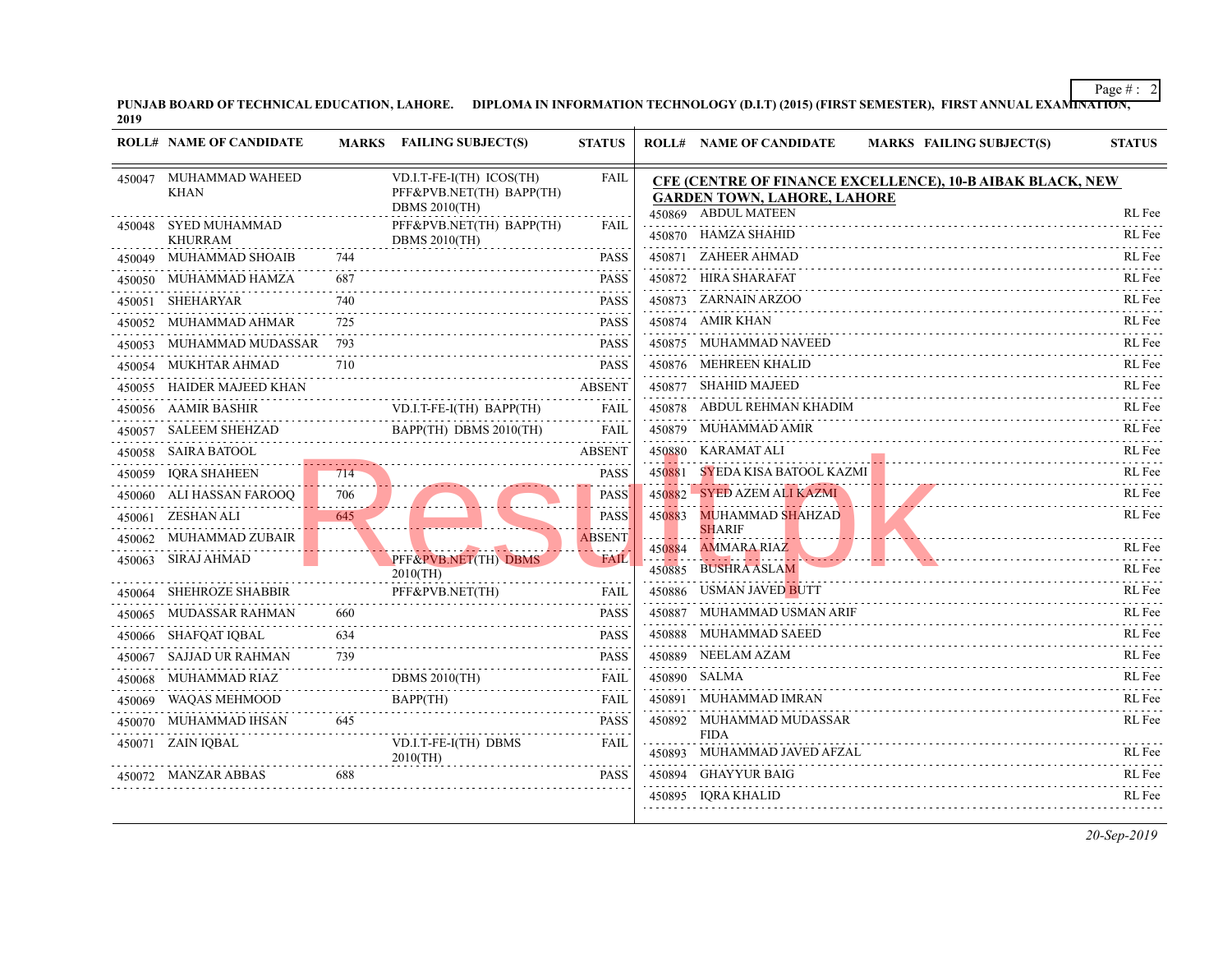|        | 450896 ZAINAB NADEEM                            |     |                          | RL Fee                                                                                                                                                              |        | PUNJAB COMPUTER COLLEGE, RAILWAY SO    |                                    |                            |
|--------|-------------------------------------------------|-----|--------------------------|---------------------------------------------------------------------------------------------------------------------------------------------------------------------|--------|----------------------------------------|------------------------------------|----------------------------|
|        | 450897 HAMID                                    |     |                          | RL Fee                                                                                                                                                              |        | <b>IOBAL ROAD, LAHORE</b>              |                                    |                            |
|        | 450898 MUHAMMAD SAJID                           |     |                          | RL Fee                                                                                                                                                              |        | 450090 MUHAMMAD ZAMAN<br>YOUSAF        | 709                                |                            |
| 450899 | MUHAMMAD ARIF ZAMAN                             |     |                          | RL Fee                                                                                                                                                              | 450091 | MUHAMMAD ZOHAIB ALI                    | 679                                |                            |
| 450900 | MUHAMMAD OMAR RAZA                              |     |                          | RL Fee                                                                                                                                                              |        | 450092 MUHAMMAD KAMRAN                 |                                    | WE-I                       |
| 450901 | NOMAN AFZAL                                     |     |                          | RL Fee<br>.                                                                                                                                                         |        |                                        |                                    | <b>ICOS</b><br><b>BAPI</b> |
| 450902 | MUHAMMAD BUTA ZAFAR                             |     |                          | RL Fee<br>$-1 - 1 - 1 - 1$                                                                                                                                          |        | 450093 ZUHAIB AKRAM                    |                                    | VD.I.                      |
| 450903 | MEMOONA KHAWAR                                  |     |                          | RL Fee                                                                                                                                                              |        |                                        |                                    | PFF&                       |
|        | 450904 MISBAH MUDASSAR                          |     |                          | RL Fee                                                                                                                                                              |        | 450094 ERIC MASIH                      | 706                                | 2010(                      |
|        | IT ACADEMY, PAF BASE ADBID MAJEED ROAD,, LAHORE |     |                          |                                                                                                                                                                     |        | 450095 RIZWANA                         | 742                                |                            |
| 450073 | MUHAMMAD SHAHID RAFIQ805                        |     |                          | <b>PASS</b>                                                                                                                                                         |        | 450096 MUHAMMAD SAIF KHALID 785        |                                    |                            |
|        | 450074 KIRAN TARIQ                              |     | PFF&PVB.NET(TH)          | <b>FAIL</b>                                                                                                                                                         |        | 450097 ROHAIL ALI                      |                                    | WE-I                       |
|        | 450075 USAMAN AZHAR KHAN                        | 668 |                          | .<br><b>PASS</b>                                                                                                                                                    |        |                                        |                                    | <b>ICOS</b>                |
|        | 450076 OBAID ZAHID                              |     |                          | <b>FULL FAIL</b>                                                                                                                                                    |        |                                        |                                    | <b>BAPI</b>                |
| 450077 | MUHAMMAD AWAIS                                  |     |                          | <b>FULL FAIL</b>                                                                                                                                                    | 450098 | MUHAMMAD ASFAND YAR 656<br><b>ABID</b> |                                    |                            |
|        | 450078 ZAIN KARAMAT                             | 755 |                          | <b>PASS</b>                                                                                                                                                         | 450099 | AFAQ AHMAD KHAN                        | 762                                |                            |
|        | 450079 ZARA RAFIQ                               |     | ICOS(TH) PFF&PVB.NET(TH) | FAIL                                                                                                                                                                | 450100 | <b>MUDASSAR HASSAN</b>                 | 755.<br>.                          |                            |
|        | 450080 ALI MEHMOOD                              | 772 | BAPP(TH) DBMS 2010(TH)   | <b>PASS</b>                                                                                                                                                         | 450101 | ABSAR <del>AH</del> MAD                | 662                                |                            |
| 450081 | LAIBA ZAFAR IQBAL                               | 715 |                          | 2 2 2 2 -<br><b>PASS</b>                                                                                                                                            |        | 450102 HAMZA ILYAS                     | 616                                |                            |
| 450082 | DANISH RIAZ                                     | 715 |                          | .<br><b>PASS</b>                                                                                                                                                    |        | 450103 SARDAR ALAM                     |                                    | <b>BAPI</b>                |
| 450083 | SHAHZAIB REHMAN                                 | 595 |                          | .<br><b>PASS</b>                                                                                                                                                    |        | 450104 SHUMAILA PERVEEN                | 786                                |                            |
| 450084 | HAIDER SULEMAN MALIK                            |     | WE-I PFF&PVB.NET(TH)     | $\frac{1}{2} \left( \frac{1}{2} \right) \left( \frac{1}{2} \right) \left( \frac{1}{2} \right) \left( \frac{1}{2} \right) \left( \frac{1}{2} \right)$<br><b>FAIL</b> |        | 450105 MUHAMMAD SAJJAD                 |                                    | PFF&<br>20100              |
|        |                                                 |     | BAPP(TH) DBMS 2010(TH)   |                                                                                                                                                                     |        | 450106 GULNAZ ARIF                     |                                    | PFF&                       |
|        | 450085 NAUMAN SARFRAZ                           | 526 |                          | <b>PASS</b>                                                                                                                                                         |        |                                        |                                    | 20100                      |
| 450086 | MUHAMMAD IMRAN<br><b>RAZZAO</b>                 | 530 |                          | <b>PASS</b>                                                                                                                                                         |        | 450107 ABDAL HUSSAIN                   | 674                                |                            |
| 450087 | ZUNAIRA BASHIR                                  | 830 |                          | <b>PASS</b>                                                                                                                                                         |        | 450108 SYED IMRAN HUSSAIN              | 664<br>$\sim$ $\sim$ $\sim$ $\sim$ |                            |
| 450088 | WAQAS AZIZ                                      | 746 |                          | <b>PASS</b>                                                                                                                                                         |        | 450109 MUDASSER MAJEED                 | 670                                |                            |
| 450089 | KHIZAR AHMAD                                    | 571 |                          | <b>PASS</b>                                                                                                                                                         |        | 450110 ASIF ALI                        | 673<br>.                           |                            |
|        |                                                 |     |                          |                                                                                                                                                                     | 450111 | MUHAMMAD WAQAR                         | 753                                |                            |
|        |                                                 |     |                          |                                                                                                                                                                     |        | 450112 IQRA NAEEM                      | 790                                |                            |

**PUNJAB BOARD OF TECHNI[CAL EDUCATION, LAHORE. DIPLOMA IN INFORMATION TECHNOLOGY \(D.I.T\) \(2015\) \(FIRST SEMESTER\),](http://www.result.pk/) FIRST ANNUAL EXAMINATION, 2019**

**ROLL# NAME OF CANDIDATE MARKS FAILING SUBJECT(S) STATUS ROLL# NAME OF CANDIDATE MARKS FAILING SUBJECT(S) STATUS**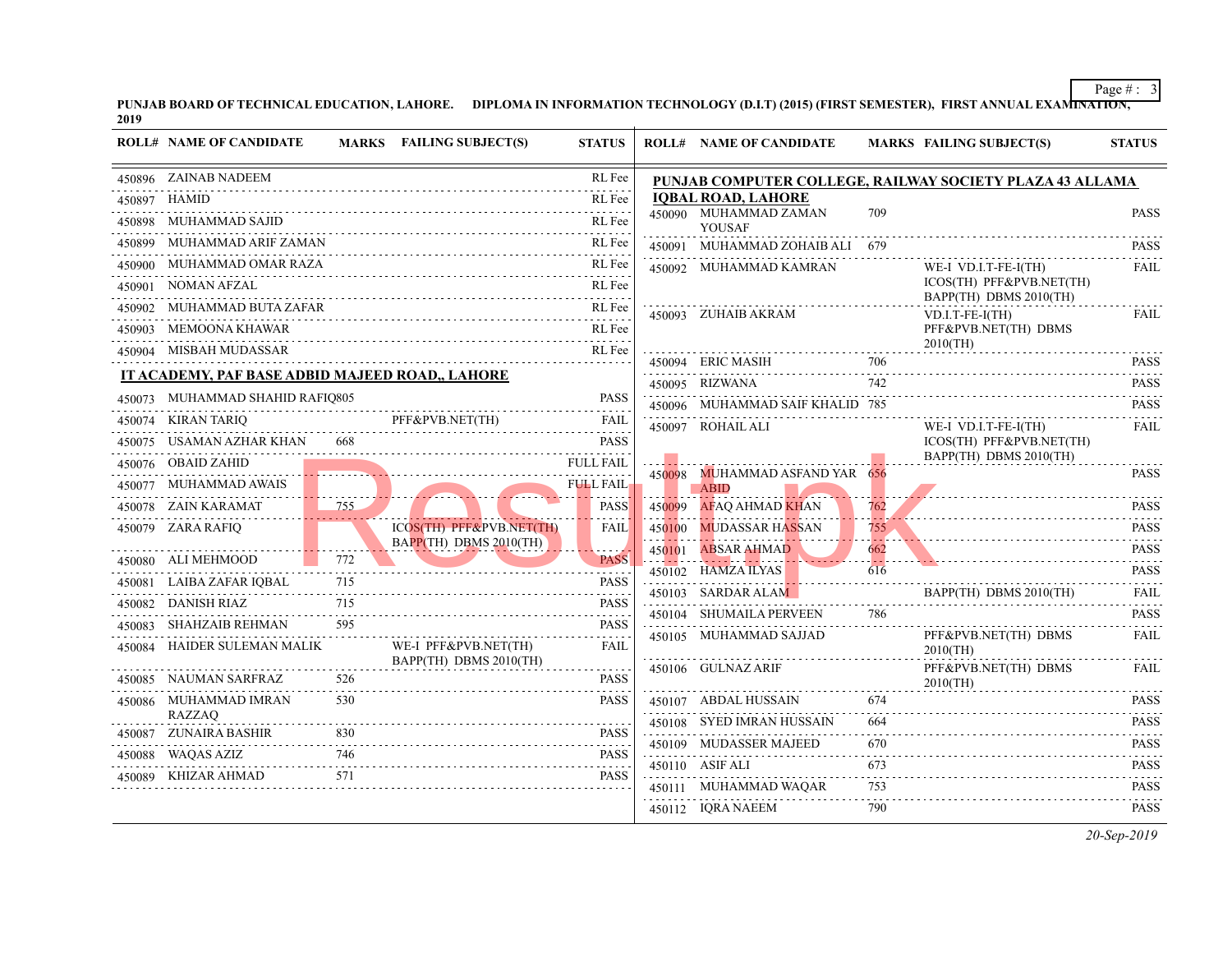| PUNJAB BOARD OF TECHNICAL EDUCATION, LAHORE. | DIPLOMA IN INFORMATION TECHNOLOGY (D.I.T) (2015) (FIRST SEMESTER), |
|----------------------------------------------|--------------------------------------------------------------------|
| 2019                                         |                                                                    |

|        | <b>ROLL# NAME OF CANDIDATE</b>                                     | <b>MARKS</b> | <b>FAILING SUBJECT(S)</b>                                          | <b>STATUS</b> | <b>ROLL# NAME OF CANDIDATE</b>                                          | <b>MARKS FAIL</b> |             |
|--------|--------------------------------------------------------------------|--------------|--------------------------------------------------------------------|---------------|-------------------------------------------------------------------------|-------------------|-------------|
| 450113 | ABDUL REHMAN BIN ZAHID 664                                         |              |                                                                    | <b>PASS</b>   | 450134 ASFAND YAR KHAN                                                  | 744               |             |
| 450114 | MUHAMMAD ABU BAKAR                                                 |              | BAPP(TH)                                                           | FAIL          | 450135 HAMZA RASHEED                                                    | 770               |             |
|        | <b>BASHEER</b><br>450115 MUHAMMAD HAMZA                            |              | WE-I VD.I.T-FE-I(TH)                                               | <b>FAIL</b>   | 450136 MUHAMMAD SALMAN<br><b>NAVEED</b>                                 |                   |             |
|        |                                                                    |              | ICOS(TH) PFF&PVB.NET(TH)                                           |               | 450137 USAMA SALEEM                                                     |                   |             |
|        | 450116 TAHIR ULLAH                                                 | 798          | BAPP(TH) DBMS 2010(TH)                                             | PASS          | 450138 PARAS KANWAL CHUGHTAI 737                                        |                   |             |
|        | 450117 SANA NOREEN                                                 |              |                                                                    | ABSENT        | 450139 USAMA SHAFQAT ALI                                                |                   | PFF&        |
|        | 450118 HAFIZ MUHAMMAD                                              | 654          |                                                                    | <b>PASS</b>   | 450140 ABDUL REHMAN FAHEEM                                              |                   | PFF&        |
|        | <b>GULFAM</b>                                                      |              |                                                                    |               | 450141 MUHAMMAD WASIM KHAN 749                                          |                   |             |
|        | 450119 HAROON RASHID                                               | 720          |                                                                    | <b>PASS</b>   | <b>GOVERNMENT VOCATIONAL TRAINING INS</b>                               |                   |             |
|        | 450120 SULTAN MAHMOOD                                              |              | ICOS(TH) PFF&PVB.NET(TH)<br><b>DBMS 2010(TH)</b>                   | <b>FAIL</b>   | NEAR RAILWAY CROSSING, KUNDIAN LINK                                     |                   |             |
|        | 450121 USAMA MUGHAL                                                | 569          |                                                                    | <b>PASS</b>   | WANDHI GHUNDWALI, MIANWALI<br>450142 SAIRA NASEEM                       | 822               |             |
|        | 450122 ZAIR MUHAMMAD                                               |              |                                                                    | <b>ABSENT</b> | 450143 SHEHER BANO HASHMI                                               | 803               |             |
| 450123 | MUHAMMAD AZIZ SULTAN 580                                           |              |                                                                    | <b>PASS</b>   | 450144 ASMA BIBI                                                        | 820               |             |
|        | 450124 GHULAM YASEEN                                               | 596          |                                                                    | <b>PASS</b>   | 450145 AMBREEN GUL                                                      | 769               |             |
|        | 450125 AZAN KHAN                                                   | 638          |                                                                    | PASS          | 450146 KAINAT IMTIAZ                                                    | 761               |             |
|        | 450126 SHEEZA YOUSAF                                               |              |                                                                    | <b>ABSENT</b> | 450147 AQSA YASEEN                                                      | 793               |             |
|        | 450127 SYED ZULQUERNAIN<br><b>HAIDER</b>                           | 652          |                                                                    | <b>PASS</b>   | 450148 SHAZIA GUL                                                       | 649<br>والمستواء  |             |
|        | 450867 ZEESHAN AHMED                                               | 663          |                                                                    | <b>PASS</b>   | 450149 HAFSA GUL                                                        | 721               |             |
|        |                                                                    |              | <b>SOCIETY COLLEGE OF COMPUTER SCIENCES, 5-JAHANGIR ROAD, GUNJ</b> |               | 450150 FOZIA PARVEEN                                                    | 716               |             |
|        | <b>MUGHALPURA, LAHORE</b>                                          |              |                                                                    |               | 450151 UM-E-HABIBA                                                      | 829               |             |
|        | 450128 HONEY AMIN                                                  | 837          |                                                                    | <b>PASS</b>   | 450152 NOREEN NAWAZ                                                     | 800               |             |
|        | 450129 AREEBA MUNEER                                               | 830          |                                                                    | <b>PASS</b>   | 450153 GULNAZ FAYAZ                                                     | 761               |             |
|        | 450130 NAZISH ASGHAR                                               | 748          |                                                                    | <b>PASS</b>   | 450154 IQRA YASMIN                                                      | 658               |             |
|        |                                                                    |              | THE BRAINS COLLEGE OF INFORMATION TECHNOLOGY & HARDWARE            |               | 450155 SHUMAILA JABEEN                                                  | 803               |             |
|        | <b>ENGINEERING, 26 QUEENS ROAD, LAHORE</b><br>450131 GHULAM GHOUSH |              | ICOS(PR) BAPP(SE)                                                  | <b>FAIL</b>   | 450156 HUMA FATIMA                                                      | 735               |             |
|        | <b>SUBBHANI</b>                                                    |              |                                                                    |               | 450157 IFRA FAROOO                                                      |                   | <b>BAPI</b> |
|        | 450132 MUZZAMAL SHEHZAD                                            |              | ICOS(PR) PFF&PVB.NET(TH)<br>BAPP(SE)                               | FAIL          | PRIME COLLEGE OF INFORMATION TECHN<br>SHAHBAZAPUR ROAD,, RAHIM YAR KHAN |                   |             |
|        | 450133 SAIMA ASAD                                                  | 773          |                                                                    | <b>PASS</b>   | 450158 YASEEN BAIG                                                      | 732               |             |
|        |                                                                    |              |                                                                    |               |                                                                         |                   |             |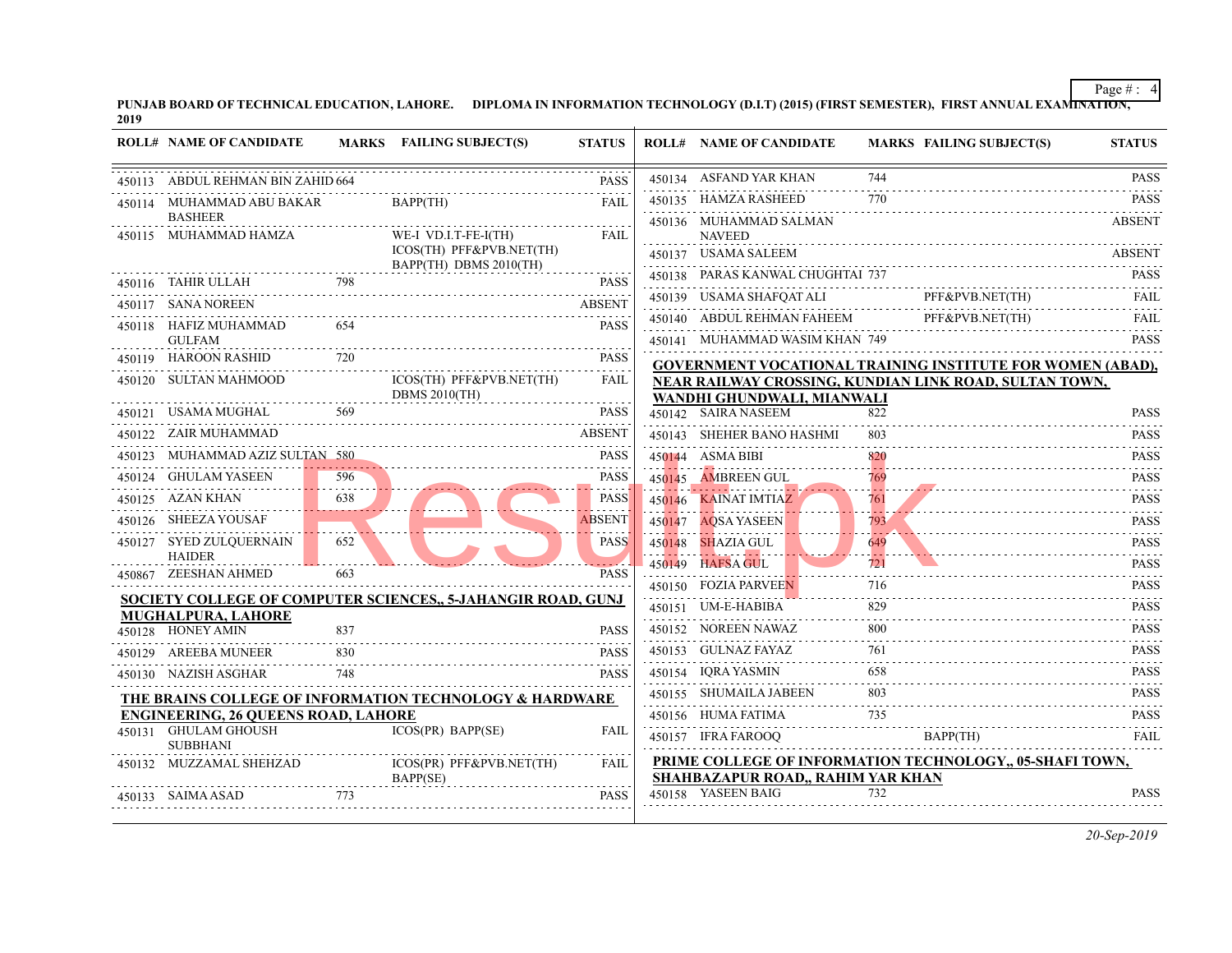| 450159 | ARSLAN FAHEEM                  |     |                                                               | <b>FULL FAIL</b>                                                                                                                                                             |        | 450182 MUHAMMAD WALEED<br><b>KHALID</b>         | 693 |                     |
|--------|--------------------------------|-----|---------------------------------------------------------------|------------------------------------------------------------------------------------------------------------------------------------------------------------------------------|--------|-------------------------------------------------|-----|---------------------|
|        | 450160 SALEH HUSSAIN           |     | BAPP(TH) DBMS 2010(TH)                                        | <b>FAIL</b>                                                                                                                                                                  |        | 450183 RIMSHA TABASSUM                          | 737 |                     |
|        | 450161 IMRAN SARWAR            | 713 |                                                               | <b>PASS</b><br>.                                                                                                                                                             |        | 450184 MUHAMMAD KASHIF                          | 676 |                     |
| 450162 | REHANA ZULFIQAR                | 736 |                                                               | <b>PASS</b><br>$\mathcal{L}^{\mathcal{A}}\left( \mathcal{L}^{\mathcal{A}}\right) \mathcal{L}^{\mathcal{A}}\left( \mathcal{L}^{\mathcal{A}}\right) \mathcal{L}^{\mathcal{A}}$ |        | 450185 SYED SHUJA UL HASSAN                     | 780 |                     |
|        | 450163 MUHAMMAD SAOLAIN        | 753 |                                                               | <b>PASS</b>                                                                                                                                                                  |        |                                                 | 750 |                     |
|        | 450164 MUBEEN AHMAD            |     |                                                               | .<br>RL Fee                                                                                                                                                                  |        | 450186 MUHAMMAD HARIS<br><b>MAOSOOD SATTI</b>   |     |                     |
|        |                                |     | <b>GOVERNMENT INSTITUTE OF INFORMATION TECHNOLOGY, KOHATI</b> |                                                                                                                                                                              |        | 450187 FARHAN AHMAD KHAN                        | 669 |                     |
|        | <b>BAZAR,, RAWALPINDI</b>      |     |                                                               |                                                                                                                                                                              |        | 450188 AYESHA SABIR                             | 733 |                     |
|        | 450165 MUHAMMAD FEROZ KHAN 715 |     |                                                               | <b>PASS</b>                                                                                                                                                                  |        | 450189 HIRA RAFIQUE                             | 764 |                     |
|        | 450166 ALI HAIDER              |     | WE-I VD.I.T-FE-I(TH)<br>ICOS(TH, PR, SE)                      | FAIL                                                                                                                                                                         |        | 450190 WAHID ALI                                | 719 |                     |
|        |                                |     | PFF&PVB.NET(TH, PR)                                           |                                                                                                                                                                              |        | 450191 HAMZA MUKHTAR                            | 686 |                     |
|        |                                |     | BAPP(TH, PR, SE) DBMS<br>2010(TH, PR)                         |                                                                                                                                                                              |        | 450192 ABDUL WAHAB                              | 718 |                     |
|        | 450167 MUHAMMAD SULTAN         | 585 |                                                               | <b>PASS</b>                                                                                                                                                                  |        | 450193 MUHAMAMD GHYAS KHAN                      |     | WE-I                |
|        | 450168 MUHAMMAD ALI            | 645 |                                                               | <b>PASS</b>                                                                                                                                                                  |        |                                                 |     | <b>ICOS</b><br>PFF& |
|        | 450169 MUHAMMAD ARBAB KHAN 695 |     |                                                               | <b>PASS</b>                                                                                                                                                                  |        |                                                 |     | <b>BAPI</b>         |
|        | 450170 MAHBOOB                 | 803 |                                                               | <b>PASS</b>                                                                                                                                                                  |        |                                                 |     | 20100               |
|        | .<br>450171 FAIZAN RASHEED     | 706 |                                                               | <b>PASS</b>                                                                                                                                                                  | 450194 | <b>MUHAMMAD ANWAR KHAN 644</b><br><b>ABBASI</b> |     |                     |
|        | 450172 MUHAMMAD JUNAID         | 637 |                                                               | <b>PASS</b>                                                                                                                                                                  | 450195 | <b>SAYYAM MOHIY UD DIN</b>                      | 681 |                     |
|        | 450173 FARHAN ARIF             |     | WE-I VD.I.T-FE-I(TH)                                          | <b>FAIL</b>                                                                                                                                                                  |        | 450196 EHSAN AWAN                               | 678 |                     |
|        |                                |     | ICOS(TH, PR, SE)                                              |                                                                                                                                                                              |        | 450197 SHABAZ SHERAZ KIYANI                     | 604 |                     |
|        |                                |     | PFF&PVB.NET(TH, PR, SE)<br>BAPP(TH, PR, SE) DBMS              |                                                                                                                                                                              |        | 450198 HAWA BIBI                                | 748 |                     |
|        |                                |     | 2010(TH, PR)                                                  |                                                                                                                                                                              |        | 450199 AMNA BATOOL                              | 676 |                     |
|        | 450174 KHANSA HANIF            | 750 |                                                               | <b>PASS</b><br>and a state                                                                                                                                                   |        | 450200 MUHAMMAD EHSAN ULLAH640                  |     |                     |
|        | 450175 FARHAN KHAN             | 673 |                                                               | <b>PASS</b>                                                                                                                                                                  |        | 450201 ALI KHALID BUTT                          |     | PFF&                |
|        | 450176 AHSAN ALI               | 758 |                                                               | <b>PASS</b>                                                                                                                                                                  |        | 450202 ABDUL JALIL                              |     | WE-I                |
|        | 450177 MUHAMMAD HAMZA          | 747 |                                                               | <b>PASS</b>                                                                                                                                                                  |        |                                                 |     | <b>ICOS</b>         |
|        | 450178 AZIM ALI                |     | VD.I.T-FE-I(TH) BAPP(TH)                                      | FAIL                                                                                                                                                                         |        |                                                 |     | PFF&<br><b>BAPI</b> |
|        | 450179 JOHNSON                 |     | BAPP(TH)                                                      | FAIL<br>$\mathcal{L}^{\mathcal{A}}\left( \mathcal{A}^{\mathcal{A}}\right) \mathcal{L}^{\mathcal{A}}\left( \mathcal{A}^{\mathcal{A}}\right) \mathcal{L}^{\mathcal{A}}$        |        |                                                 |     | PR)                 |
|        | 450180 MUHAMMAD HASEEB         | 743 |                                                               | <b>PASS</b>                                                                                                                                                                  |        | 450203 ASIM RASHEED                             | 621 |                     |
|        | 450181 GHULAM MURTAZA          | 778 |                                                               | <b>PASS</b>                                                                                                                                                                  |        | 450204 USMAN AZIZ                               |     | VD.I.               |
|        |                                |     |                                                               |                                                                                                                                                                              |        |                                                 |     |                     |

**PUNJAB BOARD OF TECHNI[CAL EDUCATION, LAHORE. DIPLOMA IN INFORMATION TECHNOLOGY \(D.I.T\) \(2015\) \(FIRST SEMESTER\),](http://www.result.pk/) FIRST ANNUAL EXAMINATION, 2019**

**ROLL# NAME OF CANDIDATE MARKS FAILING SUBJECT(S) STATUS ROLL# NAME OF CANDIDATE MARKS FAILING SUBJECT(S) STATUS**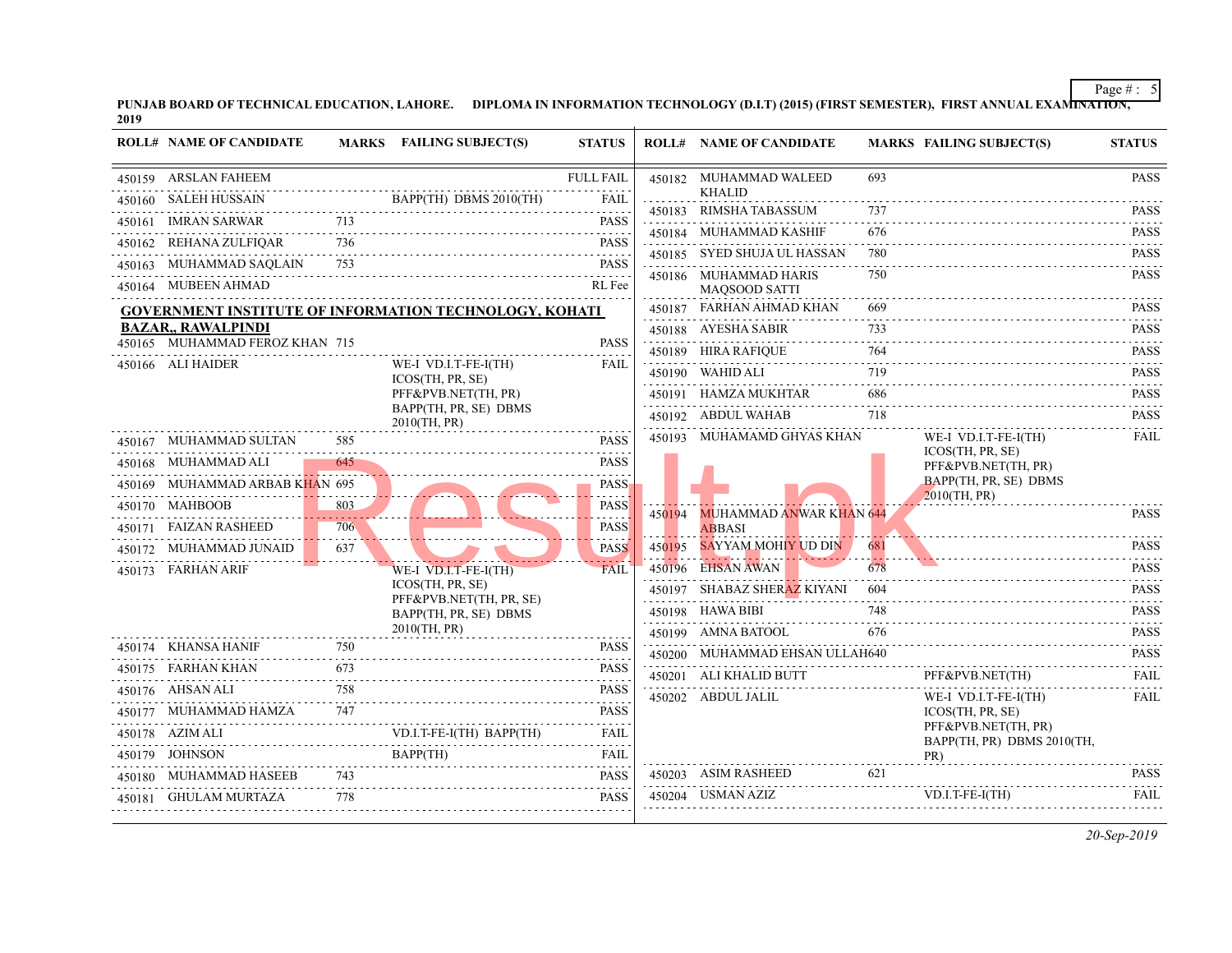| PUNJAB BOARD OF TECHNICAL EDUCATION, LAHORE. | DIPLOMA IN INFORMATION TECHNOLOGY (D.I.T) (2015) (FIRST SEMESTER), |  |
|----------------------------------------------|--------------------------------------------------------------------|--|
| 2019                                         |                                                                    |  |

| <b>ROLL# NAME OF CANDIDATE</b>                 |     | MARKS FAILING SUBJECT(S)                                                        | <b>STATUS</b> |        | <b>ROLL# NAME OF CANDIDATE</b>                   | <b>MARKS FAIL</b> |                     |
|------------------------------------------------|-----|---------------------------------------------------------------------------------|---------------|--------|--------------------------------------------------|-------------------|---------------------|
| 450205 MUHAMMAD BILAL KHAN 596                 |     |                                                                                 | <b>PASS</b>   |        | 450223 SANA MEHMOOD                              | 710               |                     |
| 450206 JAWERIYA SHAUKAT                        | 661 |                                                                                 | <b>PASS</b>   |        | 450224 MOHSIN RAZA                               | 749               |                     |
| 450207 UMAR EJAZ                               | 740 |                                                                                 | <b>PASS</b>   |        | 450225 MUHAMMAD BASIT                            | 823               |                     |
| 450208 KHIZAR UL ISLAM                         | 632 |                                                                                 | <b>PASS</b>   |        | 450226 MUBASHAR ASHRAF<br>.                      | 656               |                     |
| 450209 MUHAMMAD FAIZAN<br><b>AMEER QURESHI</b> | 717 |                                                                                 | <b>PASS</b>   |        | 450227 HAMZA MALIK                               |                   | WE-I<br><b>ICOS</b> |
| 450210 BUSHRA SHABIR                           | 634 |                                                                                 | <b>PASS</b>   |        |                                                  |                   | PFF&<br><b>BAPI</b> |
| 450866 HABIB ZULFIQAR                          | 587 |                                                                                 | <b>PASS</b>   |        |                                                  |                   | PR)                 |
| <b>SADAR, RAWALPINDI</b>                       |     | <b>NATIONAL INSTITUTE OF COMPUTER SCIENCES, BILAL PLAZA HAIDER</b>              |               |        | 450228 HAFIZ MUHAMMAD JAWAD 531<br><b>ZAFFAR</b> |                   |                     |
| 450211 ASAD SHAH                               |     | WE-I VD.I.T-FE-I(TH)                                                            | <b>FAIL</b>   |        | 450229 MUHAMMAD SAAD BAIG 593                    |                   |                     |
|                                                |     | ICOS(TH) PFF&PVB.NET(TH,                                                        |               |        | <b>CYBRONIC COMPUTER INSTITUTE, ALBEHI</b>       |                   |                     |
|                                                |     | PR, SE) BAPP(TH) DBMS<br>2010(TH, PR)                                           |               |        | 450230 IRAM AFZAL                                | 791               |                     |
| 450212 ABDUL HASEEB MOAVIA                     |     | WE-I VD.I.T-FE-I(TH)                                                            | FAIL          |        | 450231 ISHA QAYYUM                               | 757               |                     |
|                                                |     | ICOS(TH, PR)<br>PFF&PVB.NET(TH, PR, SE)<br>BAPP(TH, PR) DBMS 2010(TH,<br>$PR$ ) |               | 450232 | SAIMA AKBAR                                      |                   | PFF&                |
|                                                |     |                                                                                 |               |        | 450233 RANA MUHAMMAD<br><b>SAIFULLAH</b>         | 792               |                     |
| 450213 ZAHIR ALI                               |     | <b>ICOS(TH, PR)</b>                                                             | <b>FAIL</b>   | 450234 | <b>TOUSEEF ASIF QAZI</b>                         |                   |                     |
|                                                |     | PFF&PVB.NET(PR) BAPP(TH,<br>$PR)$ DBMS 2010(TH, PR)                             |               | 450235 | <b>MUHAMMAD KAMRAN</b>                           | 734               |                     |
| 450214 SYED MUHAMMAD JUNAID                    |     | BAPP(TH)                                                                        | FAIL          | 450236 | MUHAMMAD BILAL TARIQ 793                         |                   |                     |
| 450215 SHAMAILA NAZ                            | 693 |                                                                                 | <b>PASS</b>   |        | 450237 MUHAMMAD ZEESHAN                          | 859               |                     |
| 450216 WAQAS AHMAD                             | 604 |                                                                                 | <b>PASS</b>   |        | <b>TASSAWAR</b>                                  |                   |                     |
| 450217 MUHAMMAD ASAD                           |     | WE-I VD.I.T-FE-I(TH)                                                            | FAIL          |        | 450238 UZAIR AYUB                                | 822               |                     |
| <b>SIDDIQUE</b>                                |     | ICOS(TH, PR)                                                                    |               |        | 450239 AMMAR IQBAL KHAN                          |                   | VD.I.<br>PFF&       |
|                                                |     | PFF&PVB.NET(TH, PR, SE)<br>BAPP(TH, PR) DBMS 2010(TH,                           |               |        |                                                  |                   | <b>DBM</b>          |
|                                                |     | PR)                                                                             |               |        | 450240 BALAJ ISLAM 788                           |                   |                     |
| 450218 FARWA NAZIR                             |     | PFF&PVB.NET(PR) DBMS<br>$2010$ (TH)                                             | FAIL          |        | 450241 MEHROZ KHAN<br>.                          |                   | VD.I.               |
| 450219 SYEDA NIDA NAZIR                        | 642 |                                                                                 | <b>PASS</b>   |        | 450242 HAMZA NADEEM                              |                   | PFF&<br><b>DBM</b>  |
| 450220 AQEEL AHMAD                             | 666 |                                                                                 | <b>PASS</b>   |        | 450243 SAQLAIN                                   |                   | WE-I                |
| 450221 AHSAN ULLAH KHAN                        | 689 |                                                                                 | <b>PASS</b>   |        |                                                  |                   | PFF&                |
| 450222 HAMZA                                   | 666 |                                                                                 | <b>PASS</b>   |        | 450244 TALHA ZAMAN                               | 683               |                     |
|                                                |     |                                                                                 |               |        |                                                  |                   |                     |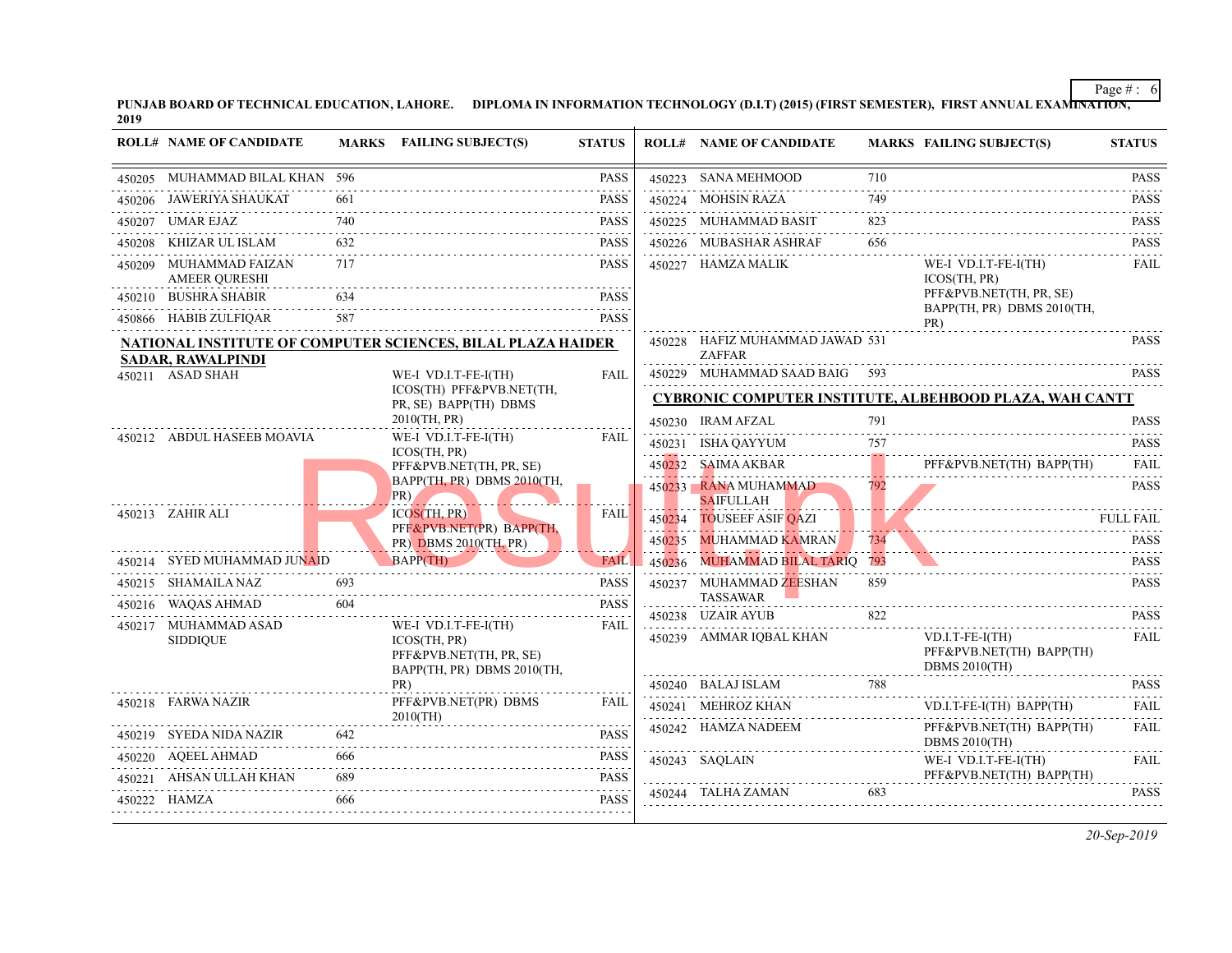|        | 450245 USAMA ALTAF                                            | 700 |                      | PASS                    |         | 450272 UMER SADIQ BUTT                 |     | <b>ICOS</b>         |
|--------|---------------------------------------------------------------|-----|----------------------|-------------------------|---------|----------------------------------------|-----|---------------------|
|        | 450246 SOHRAB RASHEED                                         | 757 |                      | <b>PASS</b><br>.        |         | 450273 MONIBA SAMAN                    |     | <b>BAPI</b><br>PFF& |
|        | 450247 MUHAMMAD ASHHAD                                        | 718 |                      | <b>PASS</b>             |         | 450274 MUHAMMAD ALI JAVAID             | 755 |                     |
|        | 450248 MEHWISH KHAN                                           | 700 |                      | .<br><b>PASS</b>        |         |                                        | 795 |                     |
|        | 450249 AREEBA KHALID                                          | 771 |                      | .<br><b>PASS</b>        |         | 450275 UMAR HAYYAT                     |     |                     |
|        | 450250 ZOBIA SALEEM KHAN                                      | 836 |                      | <b>PASS</b>             |         | 450276 UMER TANVEER                    |     | PFF&                |
|        | 450251 IRUM ASLAM                                             | 821 |                      | PASS                    |         | 450277 SIDRA SAJJAD                    | 822 |                     |
|        | 450252 SYEDA TAHIRA BIBI                                      | 823 |                      | <b>PASS</b>             |         | 450278 DANIAL KHALID                   |     | PFF&                |
|        | 450253 MAZLOOM BIBI                                           | 789 |                      | .<br><b>PASS</b>        |         | 450279 ADAM KHAN                       |     | PFF&                |
|        | 450254 AMINA FAROOQ                                           | 683 |                      | PASS                    |         | 450280 MAHNOOR ISHAQ                   |     |                     |
|        | 450255 SAIM ISMAIL                                            | 742 |                      | <b>PASS</b>             |         | 450281 ABDULLAH ALI                    |     | <b>DBM</b>          |
| 450256 | MUHAMMAD USMAN ABID 829                                       |     |                      | <b>PASS</b>             | 450282. | SHEIKH HANZLAH AKHTAR                  |     | <b>BAPI</b>         |
| 450257 | NOUMAN KHAN                                                   | 774 |                      | <b>PASS</b>             |         | 450283 MEHNAZ BIBI                     |     | BAPI                |
|        | 450258 USMAN AHMED                                            | 813 |                      | <b>PASS</b>             |         | 450284 KINZA MALIK                     | 838 |                     |
|        | 450259 HAMMAD MEHMOOD SHAH 746                                |     |                      | <b>PASS</b>             | 450285  | UMAIR YAQOOB                           |     | PFF&                |
|        | 450260 MUHAMMAD ARSLAN                                        |     |                      | <b>FULL FAIL</b>        | 450286  | <b>RABBIA SHAFIQUE</b>                 | 783 |                     |
| 450261 | EMAN ARSHAD                                                   | 808 |                      | دعاء بال<br><b>PASS</b> | 450287  | <b>ABDUR REHMAN</b>                    | 773 |                     |
|        | 450262 HIRA HAIDER                                            | 827 |                      | <b>PASS</b>             | 450288  | AHSAN IMTIAZ                           | 847 |                     |
| 450263 | WASEEM KHAN                                                   | 743 |                      | <b>PASS</b>             | 450289  | MUHAMMAD<br><b>HAFEEZ-UR-REHMAN</b>    |     | VD.I.<br>PFF&       |
|        | 450264 AREEJ FAYYAZ                                           | 838 |                      | <b>PASS</b>             | 450290  | SAMINA SADIO                           |     | PFF&                |
|        | 450265 BILAWAL KHAN                                           |     | PFF&PVB.NET(TH)      | FAIL                    | 450291  | AIZAZ AMJAD                            | 777 |                     |
|        | 450266 HADEED AHMED SHAH                                      |     |                      | <b>ABSENT</b>           |         | 450292 HASSAAN AHMED                   | 717 |                     |
| 450267 | RIMSHA KHALID                                                 |     |                      | <b>ABSENT</b>           | 450293  | MUQADDAS SYED                          | 796 |                     |
| 450268 | <b>SHAHZAIB BAIG</b>                                          |     | PFF&PVB.NET(TH)      | FAIL                    | 450294  | MUHAMMAD HARIS                         | 777 |                     |
| 450269 | RAJA EHTESHAM ALI                                             | 737 |                      | PASS                    |         | 450295 AYESHA ASMAT                    |     | <b>BAPI</b>         |
|        | <b>KAYANI</b><br>450270 ASFAND YAR KAMAL                      |     | PFF&PVB.NET(TH)      | FAIL(No Chance)         |         | 450296 MUHAMMAD NOMAN<br><b>BASHIR</b> |     | PFF&<br>20100       |
|        | DIGITEC COMPUTER TRAINING CENTER, B-69, NEAR POST OFFICE LALA |     |                      |                         |         | 450297 DANIAL FARAZ                    | 766 |                     |
|        | <b>RUKH, WAH CANTT</b><br>450271 MUHAMMAD TAUSEEF             |     | WE-I PFF&PVB.NET(TH) | <b>FAIL</b>             |         |                                        |     |                     |

 450271 WE-I PFF&PVB.NET(TH) DBMS 2010(TH) ANJUM

**PUNJAB BOARD OF TECHNI[CAL EDUCATION, LAHORE. DIPLOMA IN INFORMATION TECHNOLOGY \(D.I.T\) \(2015\) \(FIRST SEMESTER\),](http://www.result.pk/) FIRST ANNUAL EXAMINATION, 2019**

**ROLL# NAME OF CANDIDATE MARKS FAILING SUBJECT(S) STATUS ROLL# NAME OF CANDIDATE MARKS FAILING SUBJECT(S) STATUS**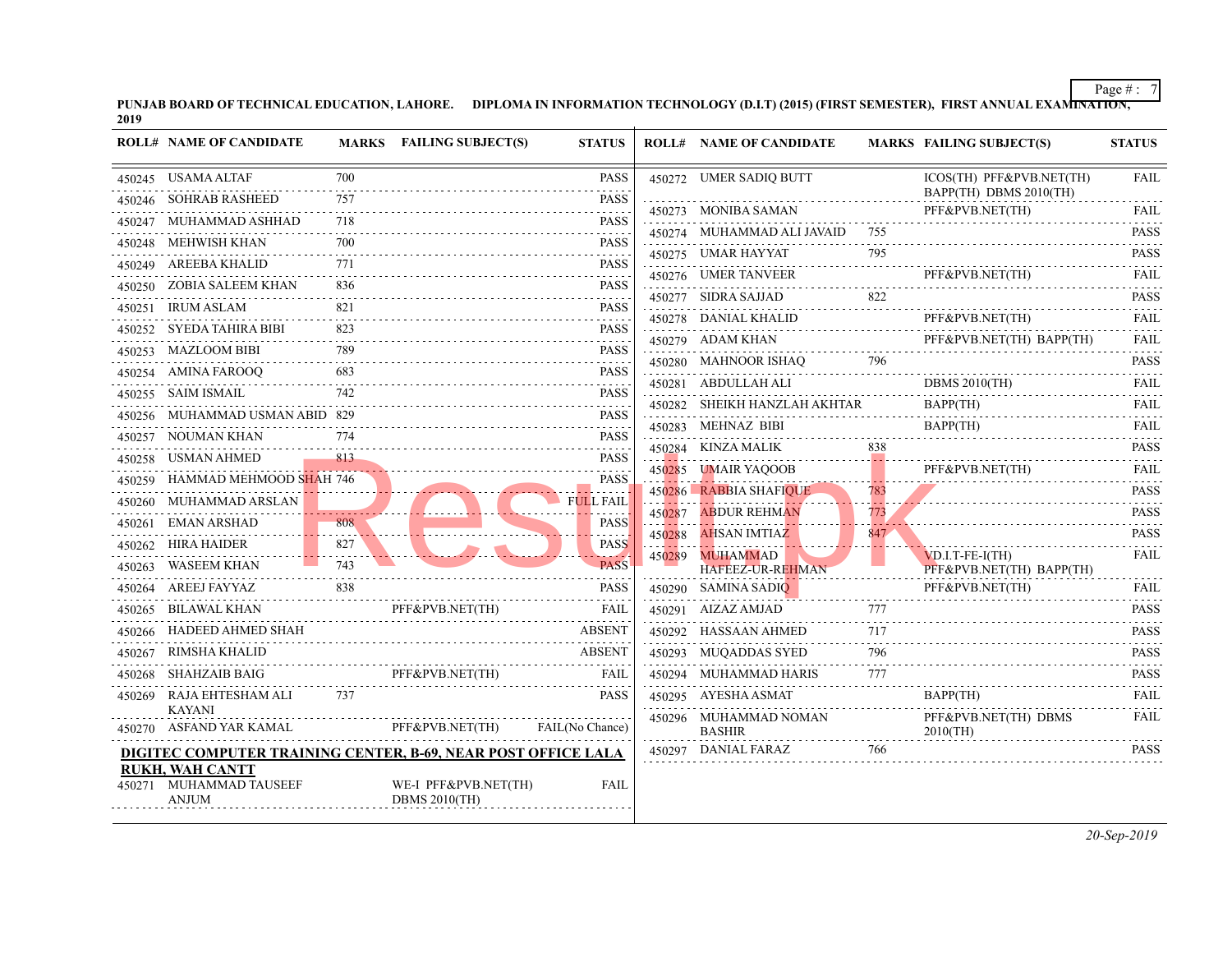|        | <b>ROLL# NAME OF CANDIDATE</b>           |     | <b>MARKS</b> FAILING SUBJECT(S)                                   | <b>STATUS</b> |             | <b>ROLL# NAME OF CANDIDATE</b>           | <b>MARKS FAIL</b> |                             |
|--------|------------------------------------------|-----|-------------------------------------------------------------------|---------------|-------------|------------------------------------------|-------------------|-----------------------------|
|        | 450298 SAEED ANWAR                       |     | WE-I VD.I.T-FE-I(TH)<br>ICOS(TH, PR)                              | <b>FAIL</b>   |             | 450317 RASHID MEHMOOD                    |                   | VD.I.<br>PFF&               |
|        |                                          |     | PFF&PVB.NET(TH, PR)<br>BAPP(TH, PR) DBMS 2010(TH,<br>PR)          |               |             | 450318 HURAIRA NADEEM                    |                   | WE-I<br><b>ICOS</b><br>PFF& |
|        | 450299 MUHAMMAD USAMA<br><b>AHMED</b>    | 830 |                                                                   | <b>PASS</b>   |             |                                          |                   | <b>BAPI</b><br>2010(        |
| 450300 | <b>RUBAB RAZA</b>                        |     | ICOS(TH) PFF&PVB.NET(TH)                                          | <b>FAIL</b>   |             | 450319 NOSHEEN AHMED                     | 817               |                             |
| 450301 | SYED SAAM RAZA                           | 775 |                                                                   | <b>PASS</b>   |             | 450320 SOBIA BABAR                       | 867               |                             |
|        | 450302 MUHAMMAD AKMAL                    |     | WE-I VD.I.T-FE-I(TH)                                              | FAIL          |             | 450321 RAMSHA WAQAR                      | 857               |                             |
|        | <b>ASHRAF</b>                            |     | ICOS(TH, PR)<br>PFF&PVB.NET(TH, PR)<br>BAPP(TH, PR) DBMS 2010(TH, |               |             | 450322 RIMSHA KAMRAN                     | 812               |                             |
|        |                                          |     |                                                                   |               |             | 450323 HINA RAFIQUE                      | 812               |                             |
|        | 450303 MUHAMMAD ZARYAB                   |     | PR)<br>PFF&PVB.NET(TH)                                            | FAIL          |             | 450324 SEHAR SIDDIQUE                    | 822               |                             |
|        | 450304 BILAL AKBAR                       |     | PFF&PVB.NET(TH)                                                   | .<br>FAIL     |             | 450325 IFRA KANWAL                       |                   | VD.I.                       |
|        | 450305 HAMEED ULLAH                      |     | ICOS(TH)                                                          | FAIL          |             |                                          |                   | SE)<br><b>BAPI</b>          |
| 450306 | ZEESHAN AHMAD                            |     | <b>BAPP(TH)</b>                                                   | <b>FAIL</b>   |             |                                          |                   | 20100                       |
|        | 450307 ABDUL JABBAR KHAN                 | 719 |                                                                   | <b>PASS</b>   |             | 450326 SHEHLA SABIR                      | 843               | المتواكد والم               |
|        | 450308 MUHAMMAD MEHSHAN<br><b>TALHA</b>  | 793 |                                                                   | <b>PASS</b>   |             | 450327 NADIA                             |                   | WE-I<br><b>ICOS</b><br>PFF& |
|        | 450309 ZAFAR ALAM KHAN                   | 728 |                                                                   | <b>PASS</b>   |             |                                          |                   | <b>BAPI</b><br>2010(        |
|        |                                          |     | POF WELFARE COMPUTER CENTER, IST FLOOR ALBAHBOOD PALZA            |               |             | 450328 AQSA SHAMS RANA                   | 840               |                             |
|        | THE MALL, WAH CANTT<br>450310 TARIQ AZIZ | 817 |                                                                   | <b>PASS</b>   |             | 450329 SADIA AFZAL                       | 779               |                             |
|        | 450311 HAMZA SHOUKAT                     |     | WE-I VD.I.T-FE-I(TH, SE)                                          | <b>FAIL</b>   |             | 450330 AYESHA ILYAS                      | 799               |                             |
|        |                                          |     | ICOS(TH, PR, SE)                                                  |               | 450331 IQRA |                                          | 769               |                             |
|        |                                          |     | PFF&PVB.NET(TH, PR)<br>BAPP(TH, PR, SE) DBMS                      |               |             | 450332 IFFAT FATIMA                      | 847               |                             |
|        |                                          |     | 2010(TH, PR, SE)                                                  |               |             | 450333 NAILA KHALEEO                     |                   | PFF&                        |
|        | 450312 TASADAQ IBRAR                     | 830 |                                                                   | <b>PASS</b>   |             | 450334 SIDRA ZAFAR                       | 781               | <b>DBM</b>                  |
|        | 450313 SWEETA NAZ                        | 832 |                                                                   | <b>PASS</b>   |             |                                          |                   |                             |
| 450314 | EHSAN ALI KHAN                           | 801 |                                                                   | <b>PASS</b>   |             | 450335 AMNA SAFEER<br>450336 SANA WAHEED | 801<br>755        |                             |
|        | 450315 FATIMA TARIQ                      | 867 |                                                                   | <b>PASS</b>   |             | 450337 FAREEHA SAJJAD                    |                   | <b>ICOS</b>                 |
|        | 450316 SYEDA HASEEN ZAHRA                | 838 |                                                                   | <b>PASS</b>   |             |                                          |                   |                             |
|        |                                          |     |                                                                   |               |             | 450338 SANIA BIBI                        |                   | PFF&                        |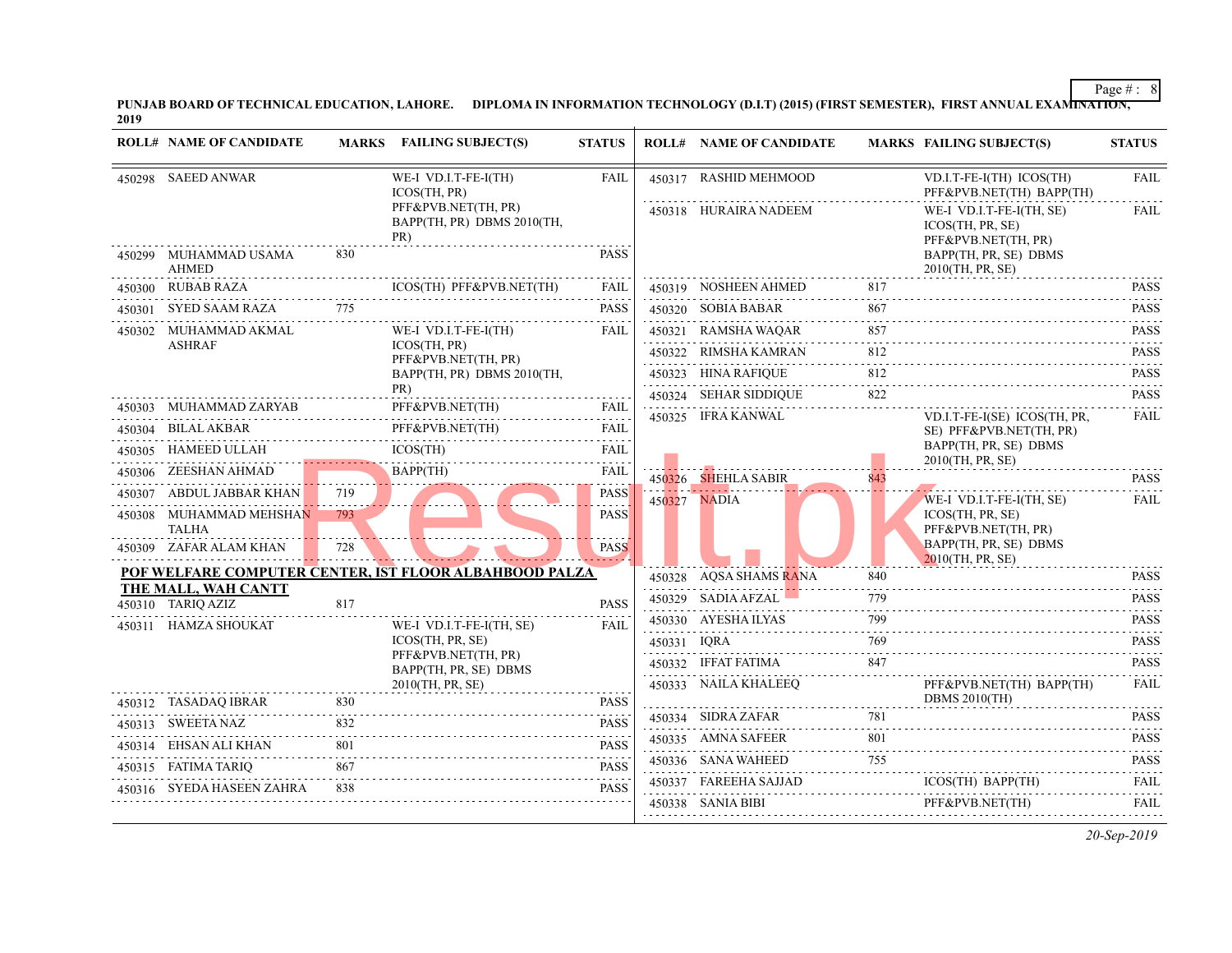| PUNJAB BOARD OF TECHNICAL EDUCATION, LAHORE. | DIPLOMA IN INFORMATION TECHNOLOGY (D.I.T) (2015) (FIRST SEMESTER), 1 |
|----------------------------------------------|----------------------------------------------------------------------|
| 2019                                         |                                                                      |

| <b>ROLL# NAME OF CANDIDATE</b> |          | MARKS FAILING SUBJECT(S) | <b>STATUS</b>                                                                                                                                                                                  |        | <b>ROLL# NAME OF CANDIDATE</b>    | <b>MARKS FAIL</b> |                |
|--------------------------------|----------|--------------------------|------------------------------------------------------------------------------------------------------------------------------------------------------------------------------------------------|--------|-----------------------------------|-------------------|----------------|
| 450339 ABDUL BASIT             | 788      |                          | <b>PASS</b>                                                                                                                                                                                    |        | 450368 MUHAMMAD NOUMAN            | 795               |                |
| 450340 ABDUL DAYAN             | 819      |                          | <b>PASS</b>                                                                                                                                                                                    |        | HASHMI<br>450369 ZEESHAN MUNIR    | 843               |                |
| 450341 MUHAMMAD ALI BUTT       | 827      |                          | PASS                                                                                                                                                                                           |        | 450370 SHAHZEB ASHRAF             | 740               |                |
| 450342 SYED KHAWAR ABBAS       | 784      |                          | <b>PASS</b><br>.                                                                                                                                                                               |        | 450371 MUHAMMAD ASIF              | 804               |                |
| 450343 AMBREEN NIGAR           |          | ICOS(TH)                 | FAIL                                                                                                                                                                                           |        | 450372 MUDASSIR HASSAN            |                   |                |
| 450344 CAROL SADDIQUE          | 849      |                          | PASS<br>.                                                                                                                                                                                      |        | 450373 MUHAMMAD ADEEL             | 799               |                |
| 450345 SEHRISH PERVAIZ         | 847      |                          | <b>PASS</b>                                                                                                                                                                                    |        | <b>AKHTER MUGHAL</b>              |                   |                |
| 450346 SHUMAILA NAZ            | 853      |                          | PASS                                                                                                                                                                                           |        | 450374 MUHAMMAD ZUBAIR            | 784               |                |
| 450347 SABA WASEEM ABBASI      | 825      |                          | <b>PASS</b>                                                                                                                                                                                    |        | 450375 HAMZA MASOOD               | 743               |                |
| 450348 RAMSHA GULISTAN         | 845      |                          | PASS                                                                                                                                                                                           |        | 450376 HAMZA MASOOD               |                   | VD.I.          |
| 450349 NADIA BIBI              | 861      |                          | PASS                                                                                                                                                                                           |        |                                   |                   | PR, S<br>SE) I |
| 450350 AQSA KHURRAM            | 843      |                          | PASS                                                                                                                                                                                           |        |                                   |                   | 20100          |
| 450351 UZMA ASIF               | 858<br>. |                          | PASS                                                                                                                                                                                           |        | 450377 WAQAR AHMAD                |                   |                |
| 450352 AMNA NOOR               | 846      |                          | <b>PASS</b>                                                                                                                                                                                    |        | 450378 ARSLAN WAHEED              | 860               |                |
| 450353 REHANA SHAHEEN          | 787      |                          | <b>PASS</b>                                                                                                                                                                                    |        | 450379 ABBAS ALI                  | 828               |                |
| 450354 SYEDA SEHRISH BIBI      | -806     |                          | PASS                                                                                                                                                                                           |        | 450380 FARHAN ALI                 |                   | <b>BAPI</b>    |
| 450355 HIFZA BIBI              | 835      |                          | <b>PASS</b>                                                                                                                                                                                    |        | 450381 TALHA SHAFIQUE             |                   |                |
| 450356 AYESHA GUL              | 832      |                          | <b>PASS</b>                                                                                                                                                                                    | 450382 | AHMAD ANWAAR                      | 846               |                |
| 450357 SUMBAL TANVEER          | 834      |                          | <b>PASS</b>                                                                                                                                                                                    |        | 450383 ROHAIL ANAYAT              | 765               |                |
| 450358 SANA KHALID             | 812      |                          | PASS                                                                                                                                                                                           |        | 450384 HAMZAH BASHIR              | 841               |                |
| 450359 MUHAMMAD AWAIS          | 833      |                          | <b>PASS</b>                                                                                                                                                                                    |        | 450385 UZAIR KHAN                 | 756               |                |
| 450360 HAMZA ABBAS BUTT        | 854      |                          | <b>PASS</b>                                                                                                                                                                                    |        | 450386 SYED MUHAMMAD AWAIS        | - 808             |                |
| 450361 NASEEM-UR-REHMAN        | 815      |                          | <b>PASS</b>                                                                                                                                                                                    |        | <b>IOBAL</b><br>450387 ALI AFRAIZ | 867               |                |
| 450362 TAIMOOR ABBAS           | 801      |                          | <b>PASS</b><br>$\frac{1}{2} \left( \frac{1}{2} \right) \left( \frac{1}{2} \right) \left( \frac{1}{2} \right) \left( \frac{1}{2} \right) \left( \frac{1}{2} \right) \left( \frac{1}{2} \right)$ |        | 450388 ABDUL SAMAD                | 863               |                |
| 450363 KHIZAR HAYAT            | 782      |                          | PASS                                                                                                                                                                                           |        | 450389 ADNAN SIKANDAR MALIK 859   |                   |                |
| 450364 AFTAB AHMED             | 814      |                          | <b>PASS</b><br>.                                                                                                                                                                               |        | 450390 SOHAIB-UR-REHMAN           | 840               |                |
| 450365 HAMZA REHMAN            | 838      |                          | <b>PASS</b>                                                                                                                                                                                    |        | 450391 AHMER WASEEM               | 823               |                |
| 450366 HAMZA AHMAD             | 815      |                          | <b>PASS</b>                                                                                                                                                                                    |        | 450392 MUHAMMAD UMAR              | 824               |                |
| 450367 HAMMAD ALI              |          | ICOS(TH)                 | FAIL                                                                                                                                                                                           |        | 450393 MEHTAB AHMED               |                   |                |
|                                |          |                          |                                                                                                                                                                                                |        |                                   |                   |                |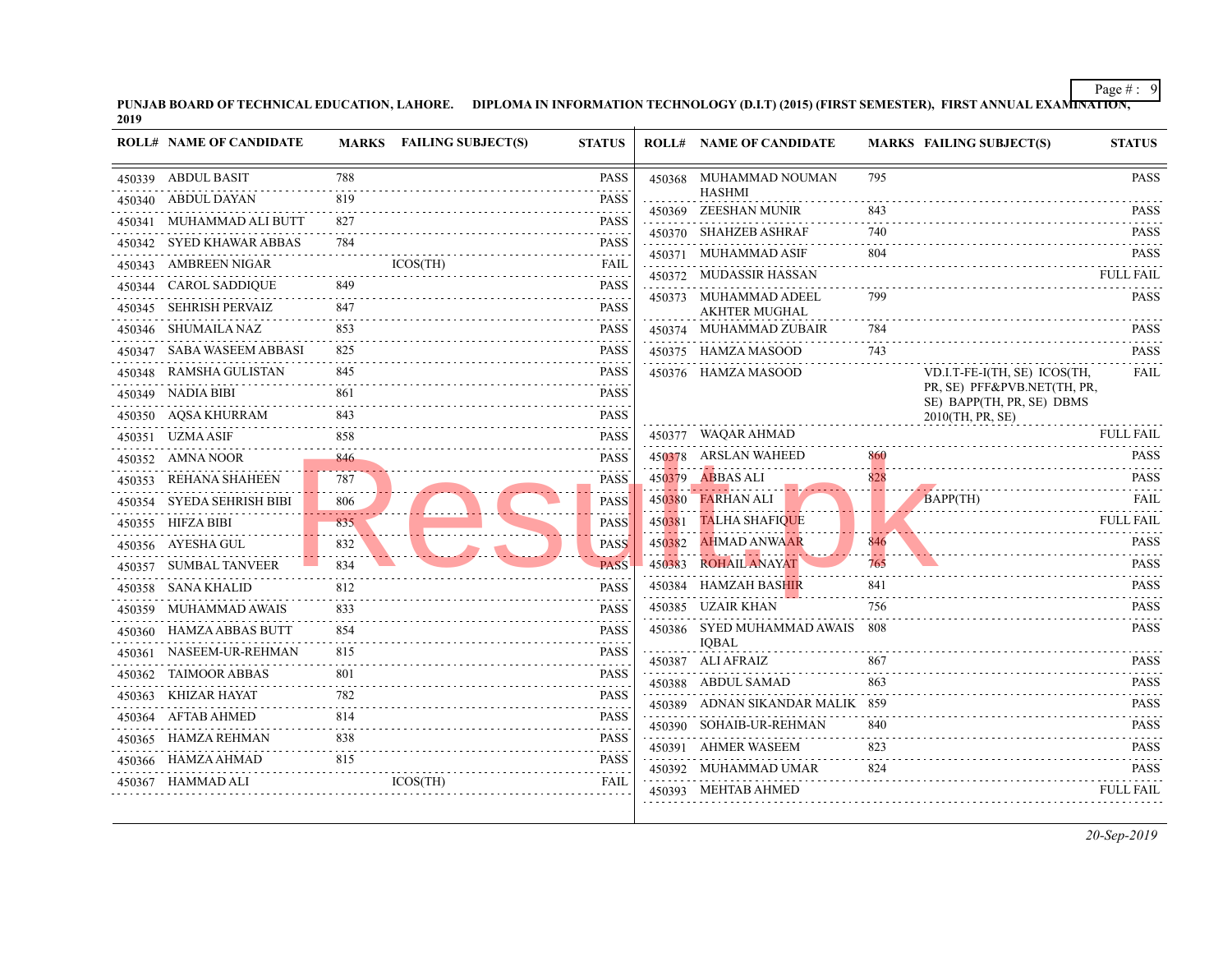| PUNJAB BOARD OF TECHNICAL EDUCATION, LAHORE. | DIPLOMA IN INFORMATION TECHNOLOGY (D.I.T) (2015) (FIRST SEMESTER), |
|----------------------------------------------|--------------------------------------------------------------------|
| 2019                                         |                                                                    |

|   | <b>ROLL# NAME OF CANDIDATE</b> |          | MARKS FAILING SUBJECT(S)         | <b>STATUS</b>         | <b>ROLL# NAME OF CANDIDATE</b>       | <b>MARKS FAIL</b> |             |
|---|--------------------------------|----------|----------------------------------|-----------------------|--------------------------------------|-------------------|-------------|
|   | 450394 DANIYAL PERVAIZ         | 861      |                                  | <b>PASS</b>           | 450422 FAIZAN AHMED                  | 800               |             |
| . | 450395 MUHAMMAD ILYAS          | 805      |                                  | <b>PASS</b>           | 450423 SYED HAMMAD RAZA              | 816               |             |
|   | 450396 ABD UR REHMAN KHAN      |          |                                  | <b>FULL FAIL</b>      | <b>NAQVI</b><br>450424 ZUBIA NAHEED  | 745               |             |
|   | 450397 KALEEM-UR-REHMAN        | 871      |                                  | <b>PASS</b>           | 450425 AFTAB AHMED                   |                   | PFF&        |
|   | 450398 BILAL AHMED             | 838      |                                  | <b>PASS</b>           |                                      | 886               |             |
|   | 450399 HAMZA SAEED             | 847      |                                  | <b>PASS</b>           | 450426 ASAD ALI<br>450427 SANA ULLAH |                   | <b>ICOS</b> |
|   | 450400 ABDUL BASIT IQBAL       |          |                                  | <b>FULL FAIL</b><br>. |                                      |                   | SE)         |
|   | 450401 MUHAMMAD FIAZ           | 813      |                                  | <b>PASS</b>           | 450428 YASIR KHAN                    | 771               |             |
|   | 450402 NOMAN RAJA              |          | PFF&PVB.NET(TH) DBMS             | FAIL                  | 450429 ARASLAN ZAIB                  |                   | <b>ICOS</b> |
|   | 450403 MUHAMMAD UMER           |          | $2010$ (TH)                      | <b>FULL FAIL</b>      | 450430 SABA KAYNAT                   | 842               |             |
|   | 450404 KHIZAR HAYAT            | 868      |                                  | <b>PASS</b>           | 450431 ADINA FIDA                    | 868               |             |
|   | 450405 DANISH JAMIL            | 852      |                                  | <b>PASS</b>           | 450432 SAMAN HAMEED                  | 775               |             |
|   | 450406 ZAIN-UL-AABAIDIN        | 832      |                                  | <b>PASS</b>           | 450433 RAJA MUHAMMAD UMAIR 736       |                   |             |
|   | 450407 HAMMAD KHALID           | 826      |                                  | <b>PASS</b>           | 450434 AANSA TAYYABA JABEEN          | 814               |             |
|   | 450408 UMAIR ALI               | .<br>829 |                                  | <b>PASS</b>           | 450435 DANISH ALI KHAN               | 848<br>. <u>.</u> |             |
|   | 450409 ROHAIL ASGHAR           |          | PFF&PVB.NET(TH)                  | <b>FAIL</b>           | 450436 HAJRA BIBI                    | 786               |             |
|   | 450410 MUHAMMAD KAMRAN         | 813      |                                  | <b>PASS</b>           | 450437 MUHAMMAD NOUMAN ALI           |                   | WE-I        |
|   | ASGHAR                         |          |                                  |                       | 450438 MARIA KHALIL                  | 770               |             |
|   | 450411 AMNA ABBASI             |          | PFF&PVB.NET(SE)                  | <b>FAIL</b>           | 450439 MUHAMMAD MOHSIN TAJ 757       |                   |             |
|   | 450412 MUHAMMAD MOIN           |          | PFF&PVB.NET(TH)                  | FAIL                  | 450440 SAHIBZADA USAMA               | 752               |             |
|   | 450413 ZAIN SAFDAR             | 784      |                                  | <b>PASS</b>           |                                      |                   |             |
|   | 450414 AQSA SARFRAZ            | 812      |                                  | <b>PASS</b>           |                                      |                   |             |
|   | 450415 KANWAL RANA             | 803      |                                  | <b>PASS</b>           |                                      |                   |             |
|   | 450416 FATIMA AZMAT            | 812      | .                                | <b>PASS</b>           |                                      |                   |             |
|   | 450417 ABRAR SALAM FAROOQI 841 |          |                                  | <b>PASS</b>           |                                      |                   |             |
|   | 450418 MUHAMMAD DANISH         |          | WE-I ICOS(TH)<br>PFF&PVB.NET(SE) | FAIL                  |                                      |                   |             |
|   | 450419 MUHAMMAD NADEEM         | 851      |                                  | <b>PASS</b>           |                                      |                   |             |
|   | 450420 AHMED SHABBIR           | 795      |                                  | <b>PASS</b>           |                                      |                   |             |
|   | 450421 IFTIKHAR ALI            | -801     |                                  | <b>PASS</b>           |                                      |                   |             |
|   |                                |          |                                  |                       |                                      |                   |             |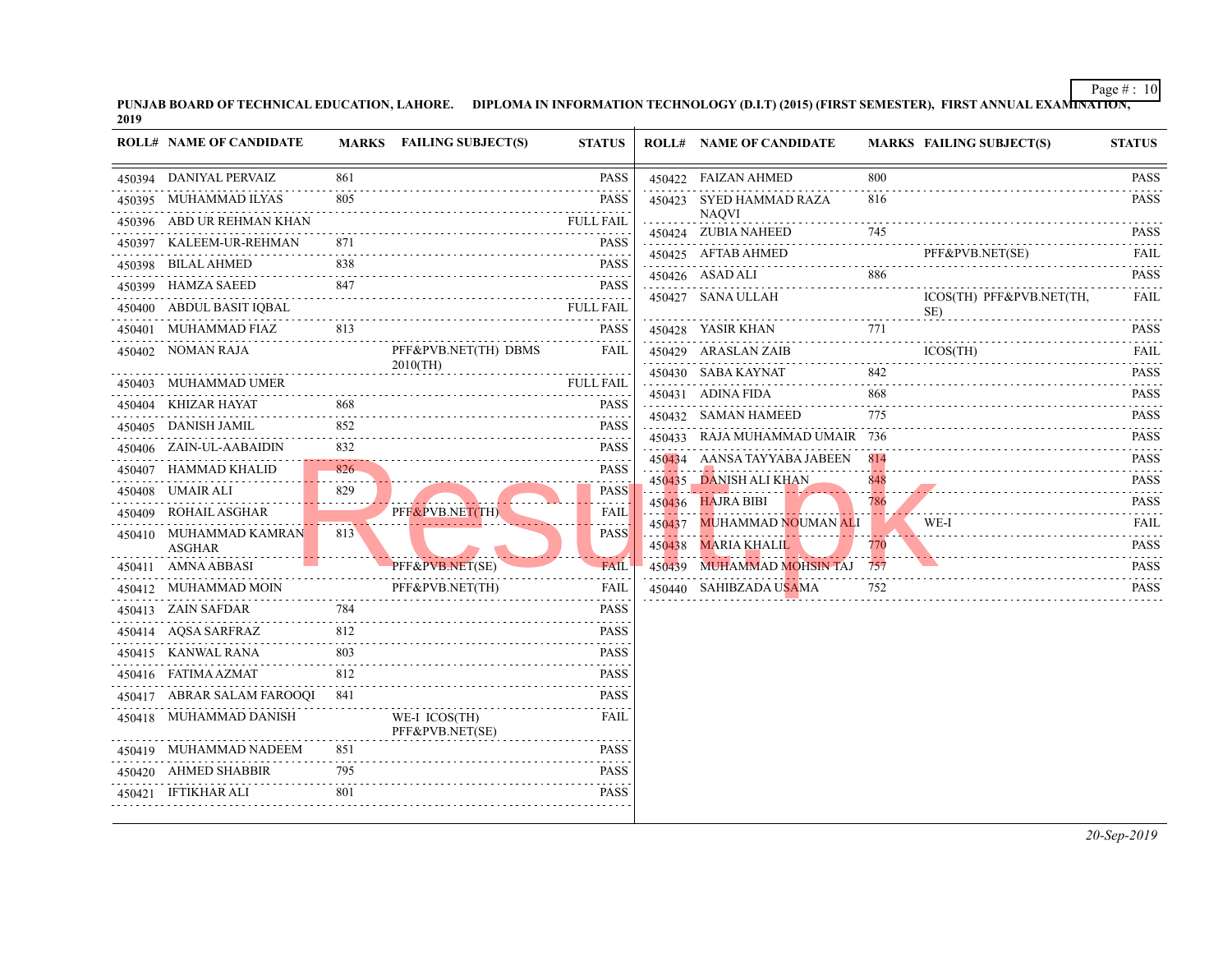| <b>ROLL# NAME OF CANDIDATE</b>                                                  |                         | MARKS FAILING SUBJECT(S)                                          | <b>STATUS</b>    |        | <b>ROLL# NAME OF CANDIDATE</b>                 | <b>MARKS FAIL</b>  |
|---------------------------------------------------------------------------------|-------------------------|-------------------------------------------------------------------|------------------|--------|------------------------------------------------|--------------------|
| THE REHMAN COLLEGE, OPP. MUNCIPAL DEGREE COLLEGE<br>JARANWALA ROAD., FAISALABAD |                         |                                                                   |                  |        | 450464 MUHAMMAD RIZWAN<br><b>ULLAH</b>         | $628 + 611 = 1239$ |
| 450441 HUSSAIN ABDUL QADIR                                                      | $684 + 636 = 1320$      |                                                                   | <b>PASS</b>      |        | 450465 ZESHAN ALI                              | $645 + 595 = 1240$ |
| 450442 GHULAM TAIBA                                                             | $745 + 700 = 1445$      |                                                                   | <b>PASS</b>      |        | 450466 MUHAMMAD AHMAD                          | $710 + 614 = 132$  |
| 450443 FATIMA AZEEM                                                             | .<br>$802 + 739 = 1541$ | $2 + 739 = 1541$ PASS                                             | <b>PASS</b>      |        | 450467 MUHAMMAD ZUBAIR                         |                    |
| 450444 AMNA JILANI                                                              | $745 + 690 = 1435$      |                                                                   | <b>PASS</b>      |        | 450468 MUHAMMAD JAHAN ZEB                      | $631 + 611 = 1241$ |
| 450445 ATHAR ABBAS                                                              | $663 + 620 = 1283$      |                                                                   | <b>PASS</b>      |        | 450469 AAMIR SHEHZAD                           | $669 + 652 = 132$  |
| 450446 AFSHAN SAEED                                                             | $718 + 647 = 1365$      |                                                                   | <b>PASS</b>      |        | 450470 MUHAMMAD JASIM                          | $752 + 664 = 141$  |
| 450447    SAFOORA SADDIQUE                                                      | $694 + 669 = 1363$      |                                                                   |                  |        | <b>OADEER</b><br>450471 SHEHROZE SHABBIR       | Fail In First Sem  |
| 450448 MARIAM SHAHZADI                                                          | $724 + 654 = 1378$      |                                                                   | <b>PASS</b>      |        | 450472 MUHAMMAD WAQAR                          | $754 + 668 = 1421$ |
| 450449 ABDUL REHMAN                                                             | $647 + 579 = 1226$      |                                                                   | <b>PASS</b>      |        | 450473 MUDASSAR RAHMAN                         | <b>WEB</b>         |
| 450450 SOBIA LIAQAT                                                             |                         | PROJECT WEBDEV.(TH, PR,<br>SE)                                    | FAIL             |        | 450474 SABAHAT HUSSAIN                         | $774 + 641 = 141$  |
| 450451     MUKARRAM NAWAZ                                                       |                         |                                                                   | RL Fee           |        | 450475 SAJJAD UR RAHMAN                        | $739 + 602 = 134$  |
| 450452 RIDA RAZZAQ                                                              | $642 + 607 = 1249$      | $642 + 607 = 1249$ PASS                                           | <b>PASS</b>      |        | 450476 BILAL AHMED FARID                       | $751 + 652 = 1401$ |
| 450453 MUHAMMAD ABUZAR                                                          | $662 + 673 = 1335$      |                                                                   | <b>PASS</b>      | 450477 | <b>MUHAMMAD REHAN</b>                          | $735 + 621 = 135$  |
| 450454 ZUNAIRA SHAHID                                                           | $640 + 565 = 1205$      |                                                                   | <b>PASS</b>      | 450478 | DANIAL SHAUKAT                                 | <b>WEB</b>         |
|                                                                                 |                         | <b>FUTURE COMPUTER COLLEGE, COLLEGE ROAD, JOHARABAD</b>           |                  | 450479 | HAZOOR BAKHSH                                  | $769 + 651 = 142$  |
| (KHUSHAB)                                                                       |                         |                                                                   |                  | 450480 | ZULQARNAIN                                     | $772 + 684 = 145$  |
| 450455 SYED MUHAMMAD<br><b>IBRAHIM</b>                                          | $745 + 670 = 1415$      |                                                                   | <b>PASS</b>      | 450481 | <b>WAQAS MEHMOOD</b>                           | GD&                |
|                                                                                 |                         | <b>GOVERNMENT TECHNICAL TRAINING INSTITUTE, BLOCK 16 NEAR GHQ</b> |                  |        | 450482 MUHAMMAD IHSAN                          | $GD\&$             |
| HOSPITAL, JOHARABAD (KHUSHAB)                                                   |                         |                                                                   |                  |        | 450483 ZAIN IQBAL                              | VD.I.              |
| 450456 SIDRA HAMEED                                                             | $771 + 721 = 1492$      |                                                                   | <b>PASS</b>      |        | 450484 MUHAMMAD BILAL ABBAS $785 + 683 = 1463$ | <b>ICNE</b>        |
| 450457 HIRA JAVED                                                               | $761 + 680 = 1441$      |                                                                   | <b>PASS</b><br>. |        | 450485 AFTAB AHMED                             | $647 + 676 = 1321$ |
| 450458 SAMREEN IJAZ                                                             | $767 + 702 = 1469$      |                                                                   | <b>PASS</b>      |        | 450486 MUHAMMAD NAZEER                         | VD.I.              |
| 450459 KHADIJA BIBI                                                             | $736 + 655 = 1391$      | $6 + 655 = 1391$ PASS                                             |                  |        | 450487 SAAD MUNIB ASGHAR                       | $660 + 707 = 136'$ |
| 450460 ASMA ASLAM                                                               | $762 + 703 = 1465$      |                                                                   |                  |        | 450488 IMRANA TABASSUM                         | $816 + 765 = 158$  |
| 450461 IQRA SHAHEEN                                                             |                         | 0461 IQRA SHAHEEN 714 + 611 = 1325 PASS                           |                  |        | 450489 MARIA USMAN                             | $739 + 684 = 142$  |
|                                                                                 | $694 + 620 = 1314$      |                                                                   | <b>PASS</b>      |        |                                                |                    |
| 450463 ALI HASSAN FAROOQ                                                        |                         | VD.I.T-FE-II(TH) PROJECT                                          | FAIL             |        | IT ACADEMY, PAF BASE ADBID MAJEED ROA          |                    |
|                                                                                 |                         |                                                                   |                  |        | 450490 SAIMA MAQSOOD                           | $605 + 688 = 129$  |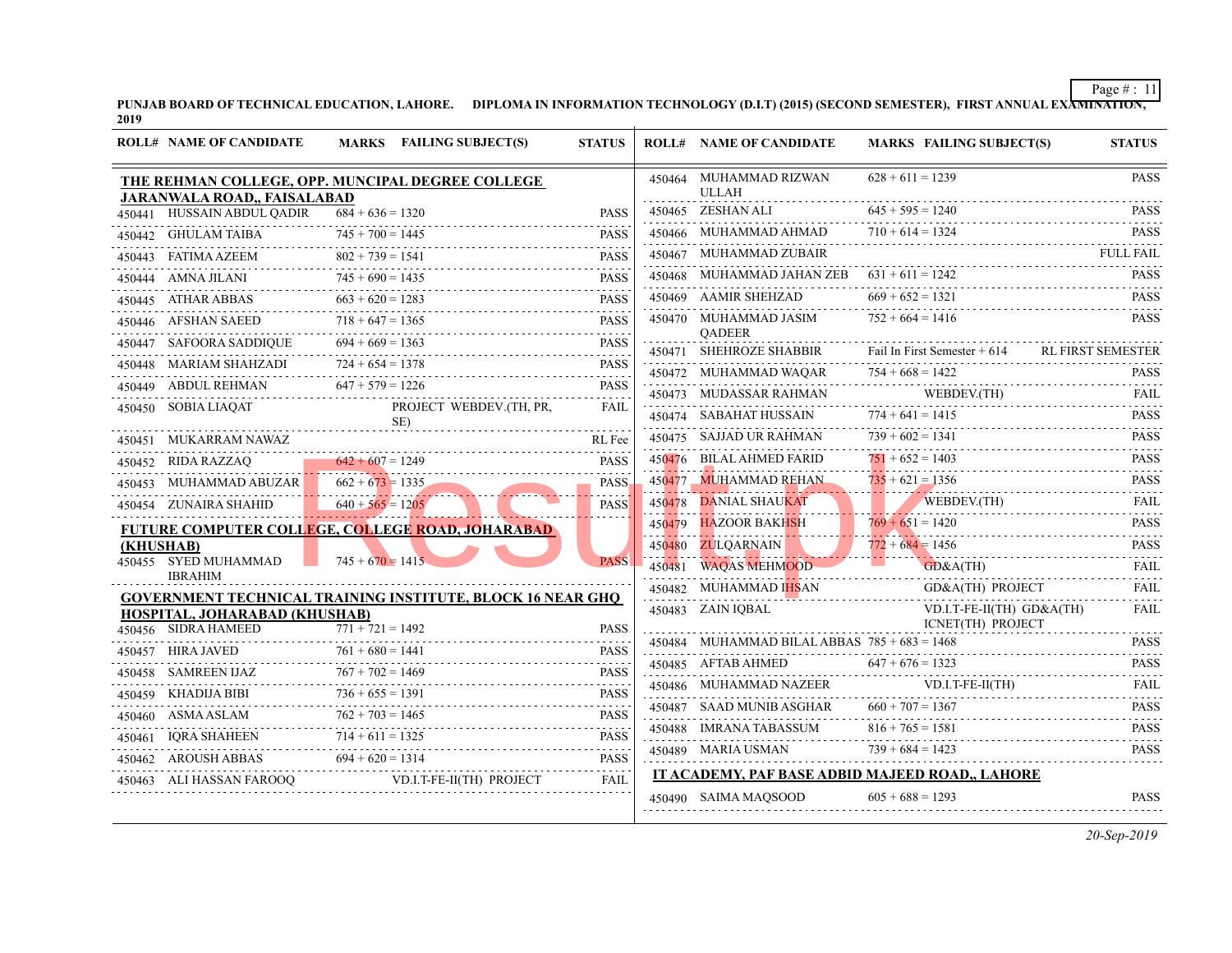**PUNJAB BOARD OF TECHNICAL EDUCATION, LAHORE.** DIPLOMA IN INFORMATION TECHNOLOGY (D.I.T) (2015) (SECOND SEMESTER), 2019

|        | <b>ROLL# NAME OF CANDIDATE</b>                        |                    | MARKS FAILING SUBJECT(S)                                                                                                                                                                                                                                                                                                                                                                                                          | <b>STATUS</b>     | <b>ROLL# NAME OF CANDIDATE</b>                   | <b>MARKS FAIL</b>                       |
|--------|-------------------------------------------------------|--------------------|-----------------------------------------------------------------------------------------------------------------------------------------------------------------------------------------------------------------------------------------------------------------------------------------------------------------------------------------------------------------------------------------------------------------------------------|-------------------|--------------------------------------------------|-----------------------------------------|
|        | 450491 LAIBA MUSHTAO                                  | $683 + 734 = 1417$ |                                                                                                                                                                                                                                                                                                                                                                                                                                   | <b>PASS</b>       | 450517 ANAM JAVED                                | $755 + 734 = 148$                       |
|        |                                                       |                    | 450492 LAIBA ZAFAR IQBAL WEBDEV.(TH)                                                                                                                                                                                                                                                                                                                                                                                              | FAIL<br>2.2.2.2.2 | 450518 SYED KUMAIL ABBAS                         | $702 + 681 = 1381$                      |
|        | $676 + 701 = 1377$<br>450493 SEHRISH                  |                    |                                                                                                                                                                                                                                                                                                                                                                                                                                   | <b>PASS</b>       | <b>NAOVI</b><br>450519 FARHAN ARSHAD             | <u>.</u><br>$808 + 738 = 154$           |
|        | 450494 NABEEL AHMAD                                   |                    |                                                                                                                                                                                                                                                                                                                                                                                                                                   | <b>PASS</b>       | 450520 MUHAMMAD SHUJA UR                         | $757 + 729 = 148$                       |
|        | 450495 DANISH YAQOOB                                  |                    |                                                                                                                                                                                                                                                                                                                                                                                                                                   |                   | <b>REHMAN</b>                                    |                                         |
|        |                                                       |                    | $\begin{tabular}{cc} $450496$ & TAHA AHMAD & \color{red}{WEBDEV(TH)} & \color{red}{FAIL} \\ \color{red}{\end{tabular} \vspace{.} \vspace{.} \vspace{.} \vspace{.} \vspace{.} \vspace{.} \vspace{.} \vspace{.} \vspace{.} \vspace{.} \vspace{.} \vspace{.} \vspace{.} \vspace{.} \vspace{.} \vspace{.} \vspace{.} \vspace{.} \vspace{.} \vspace{.} \vspace{.} \vspace{.} \vspace{.} \vspace{.} \vspace{.} \vspace{.} \vspace{.} \$ |                   | 450521 USAMA HASSAN                              | $701 + 688 = 138$                       |
|        | 450497 MUHAMMAD HARIS $779 + 708 = 1487$              |                    |                                                                                                                                                                                                                                                                                                                                                                                                                                   | <b>PASS</b>       | 450522 FAHAD ABBAS                               | VD.I.                                   |
|        | 450498 ABDULLAH SHAFIQUE $605 + 623 = 1228$           |                    |                                                                                                                                                                                                                                                                                                                                                                                                                                   | <b>PASS</b>       | 450523 WAQAS AZIZ                                | $746 + 695 = 144$                       |
|        | 450499 DANISH RIAZ                                    | $715 + 679 = 1394$ |                                                                                                                                                                                                                                                                                                                                                                                                                                   | <b>PASS</b>       | 450524 MUHAMMAD HAMZA KHAN $668 + 669 = 133'$    |                                         |
|        | 450500 MUHAMMAD SOHAIL ASIF $752 + 703 = 1455$        |                    |                                                                                                                                                                                                                                                                                                                                                                                                                                   | <b>PASS</b>       | 450525 UMAY RUBAB                                | $742 + 697 = 1439$                      |
|        | 450501 ZAAFAR SHAHZAD                                 | $677 + 676 = 1353$ |                                                                                                                                                                                                                                                                                                                                                                                                                                   | <b>PASS</b>       | 450526 UMMAY WAHAB $719 + 697 = 141$             |                                         |
|        | 450502 LARAIB YOUNIS                                  | $678 + 720 = 1398$ |                                                                                                                                                                                                                                                                                                                                                                                                                                   | <b>PASS</b>       | 450527 KHIZAR AHMAD                              | GD&                                     |
|        | 450503 HAFIZ MUHAMMAD ALI $579 + 581 = 1160$<br>AJMAL |                    |                                                                                                                                                                                                                                                                                                                                                                                                                                   | <b>PASS</b>       |                                                  | SE) I<br><b>WEB</b>                     |
|        | 450504 QAMAR ZAMAN                                    | $561 + 614 = 1175$ |                                                                                                                                                                                                                                                                                                                                                                                                                                   | <b>PASS</b>       | <b>PUNJAB COMPUTER COLLEGE, RAILWAY SO</b>       |                                         |
|        | 450505 HINA JAMIL                                     | $598 + 690 = 1288$ |                                                                                                                                                                                                                                                                                                                                                                                                                                   | <b>PASS</b>       | <b>IOBAL ROAD, LAHORE</b><br>450528 AAISHA ZIKAR | VD.I.                                   |
|        | 450506 FOUZIA SHAUKAT                                 | $727 + 738 = 1465$ |                                                                                                                                                                                                                                                                                                                                                                                                                                   | <b>PASS</b>       |                                                  | <b>ICNE</b>                             |
|        | 450507 SHAHZAIB REHMAN                                | $595 + 642 = 1237$ |                                                                                                                                                                                                                                                                                                                                                                                                                                   | <b>PASS</b>       |                                                  | <b>WEB</b>                              |
|        | 450508 HAIDER SULEMAN MALIK                           | .                  | WE-II GD&A(TH) ICNET(TH)<br>SA&D(TH) WEBDEV.(TH)                                                                                                                                                                                                                                                                                                                                                                                  | .<br>FAIL         | 450529 SABA RAHIM<br>450530 HAMMAD ALI KHAN      | $596 + 676 = 1271$<br>$662 + 682 = 134$ |
|        | 450509 NAUMAN SARFRAZ                                 | $526 + 618 = 1144$ |                                                                                                                                                                                                                                                                                                                                                                                                                                   | <b>PASS</b>       | 450531 RIDA SOHAIL                               | $603 + 643 = 124$                       |
|        | 450510 MUHAMMAD IMRAN<br>RAZZAO                       | $530 + 665 = 1195$ |                                                                                                                                                                                                                                                                                                                                                                                                                                   | <b>PASS</b>       | 450532 BUSHRA WARIS                              | $765 + 815 = 158$                       |
|        | $855 + 783 = 1638$<br>450511 SANA RIAZ                |                    |                                                                                                                                                                                                                                                                                                                                                                                                                                   | <b>PASS</b>       | 450533 MUHAMMAD ARMAGHAN $731 + 752 = 1481$      |                                         |
|        | 450512 IQRA BASHIR                                    | $831 + 756 = 1587$ |                                                                                                                                                                                                                                                                                                                                                                                                                                   | <b>PASS</b>       | 450534 FEEHA ABBAS                               | $693 + 657 = 135$                       |
| 450513 | ZUNAIRA BASHIR                                        |                    | VD.I.T-FE-II(TH) GD&A(TH,                                                                                                                                                                                                                                                                                                                                                                                                         | FAIL              | 450535 RUBAB TARIQ                               | ICNE                                    |
|        |                                                       |                    | PR, SE) ICNET(PR, SE)                                                                                                                                                                                                                                                                                                                                                                                                             |                   | 450536 UMAMA NAEEM $636 + 722 = 1$               | $636 + 722 = 135$                       |
|        |                                                       |                    | PROJECT SA&D(TH, PR, SE)<br>WEBDEV.(TH, PR, SE)                                                                                                                                                                                                                                                                                                                                                                                   |                   | 450537 SUMMAYA                                   | $764 + 806 = 157$                       |
|        | 450514 NAJMA SARWAR                                   | $783 + 742 = 1525$ |                                                                                                                                                                                                                                                                                                                                                                                                                                   | <b>PASS</b>       | 450538 HUZAIFA AHMAD                             | $695 + 792 = 1481$                      |
|        | 450515 SANYA HUSSAIN                                  | $689 + 742 = 1431$ |                                                                                                                                                                                                                                                                                                                                                                                                                                   | <b>PASS</b>       | 450539 HAFIZ MUHAMMAD<br><b>GULFAM</b>           | <b>ICNE</b>                             |
|        | 450516 BUSHRA SIRAJ                                   | $793 + 722 = 1515$ |                                                                                                                                                                                                                                                                                                                                                                                                                                   | PASS              | 450540 ADNAN HASSAN                              | VD.I.                                   |
|        |                                                       |                    |                                                                                                                                                                                                                                                                                                                                                                                                                                   |                   |                                                  |                                         |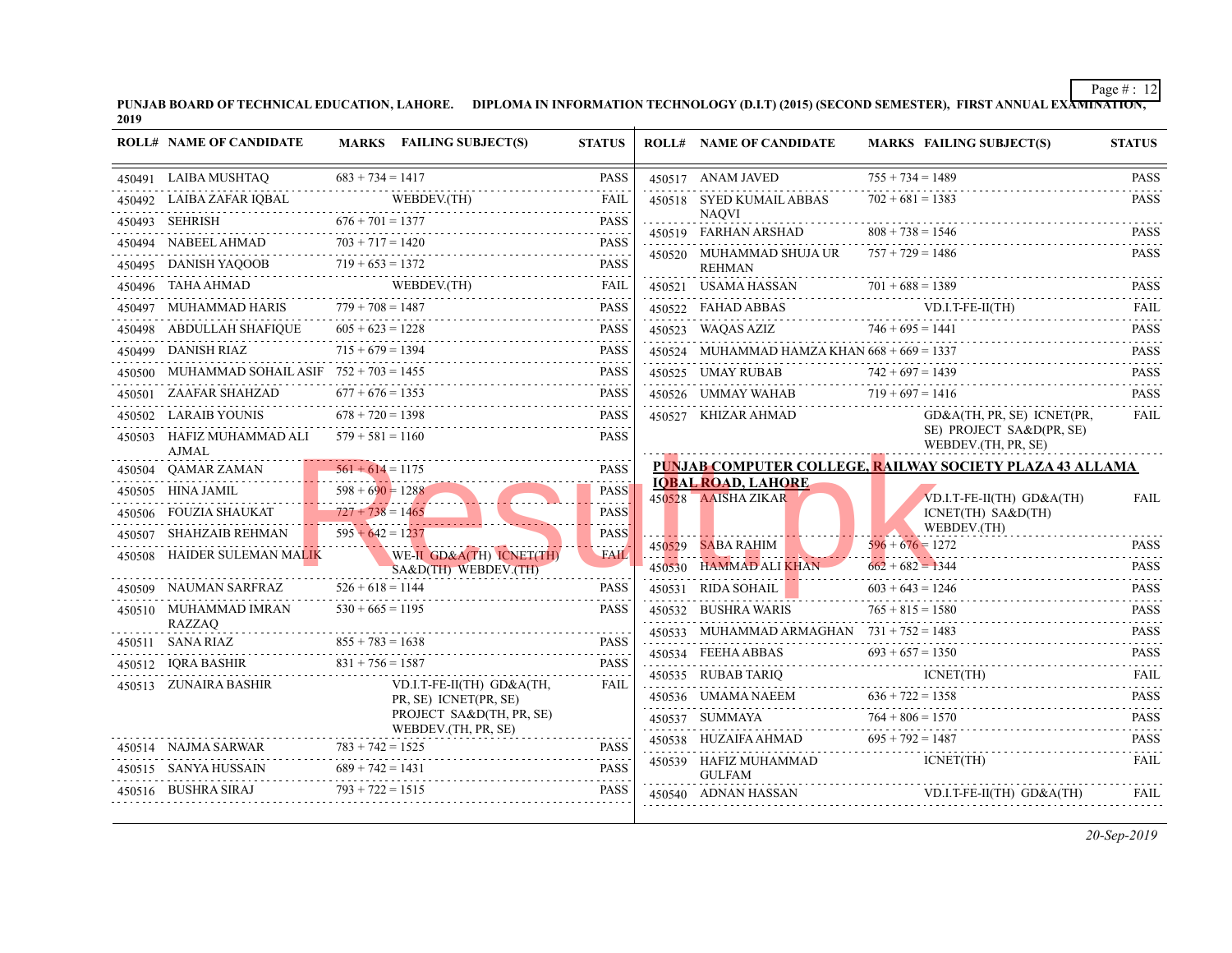| PUNJAB BOARD OF TECHNICAL EDUCATION, LAHORE. | DIPLOMA IN INFORMATION TECHNOLOGY (D.I.T) (2015) (SECOND SEMESTER), |
|----------------------------------------------|---------------------------------------------------------------------|
| 2019                                         |                                                                     |

|        | <b>ROLL# NAME OF CANDIDATE</b>           |                                      | MARKS FAILING SUBJECT(S)          | <b>STATUS</b> |        | <b>ROLL# NAME OF CANDIDATE</b>                                  | <b>MARKS FAIL</b>                                                     |
|--------|------------------------------------------|--------------------------------------|-----------------------------------|---------------|--------|-----------------------------------------------------------------|-----------------------------------------------------------------------|
|        | 450541 HAROON RASHID                     | $720 + 742 = 1462$                   |                                   | <b>PASS</b>   |        | 450569 WALEED WAHEED                                            | $642 + 647 = 128$                                                     |
|        | 450542 MOHAMMAD HASSAN                   | $637 + 710 = 1347$                   |                                   | <b>PASS</b>   |        | 450570 SAMIULLAH                                                | $615 + 623 = 123$                                                     |
|        | 450543 SULTAN MAHMOOD                    |                                      | $VD.I.T-FE-II(TH) SA&D(TH)$       | <b>FAIL</b>   |        | 450571 MUHAMMAD MUZAMMIL $617 + 632 = 124$                      |                                                                       |
|        | 450544 MUHAMMAD WASEEM<br><b>HASSAN</b>  | $607 + 667 = 1274$                   |                                   | <b>PASS</b>   |        | 450572 FAKHRA ANEES<br>450573 SHEEZA YOUSAF                     | $662 + 640 = 130$                                                     |
|        | 450545 KINZA SHAFQAT                     | $756 + 775 = 1531$                   |                                   | <b>PASS</b>   |        | 450574 ZEENAT                                                   | $722 + 677 = 139$                                                     |
|        | 450546 TALHA BIN TARIQ                   | $685 + 750 = 1435$                   |                                   | <b>PASS</b>   |        | 450575 MARYAM ALLAH DITTA $728 + 725 = 145$                     |                                                                       |
|        | 450547 USAMA MUGHAL                      | $569 + 693 = 1262$                   |                                   | PASS          |        | 450868 EHATASHAM ALI                                            |                                                                       |
|        | 450548 SYED ZULQUERNAIN<br><b>HAIDER</b> |                                      |                                   | RL Fee        |        | <b>SKILLS COLLEGE OF INFORMATION TECHN</b>                      |                                                                       |
|        | 450549 FAIZAN NAWAZ                      | $670 + 750 = 1420$                   |                                   | <b>PASS</b>   |        | <b>ENGINEERING, 29- OUEEN'S ROAD, LAHORI</b>                    |                                                                       |
|        | 450550 MUHAMMAD IMRAN                    | $785 + 757 = 1542$                   |                                   | <b>PASS</b>   |        | 450576 ADIL FIAZ KHAN                                           | $769 + 748 = 151$                                                     |
| 450551 | ZAIR MUHAMMAD                            |                                      |                                   | FULL FAIL     |        | 450577 MUHAMMAD MUZAMMAL $729 + 688 = 141$                      |                                                                       |
|        | 450552 MUHAMMAD AZIZ SULTAN              |                                      | VD.I.T-FE-II(TH)                  | FAIL          |        | <b>SOCIETY COLLEGE OF COMPUTER SCIENC</b>                       |                                                                       |
|        | 450553 ZEESHAN AHMED                     | $663 + 741 = 1404$                   |                                   | PASS          |        | <b>MUGHALPURA, LAHORE</b><br>450578 RIMSHA                      | VD.I.                                                                 |
|        | 450554 MUHAMMAD SUHAIB<br><b>ARFAN</b>   | $647 + 540 = 1187$                   |                                   | <b>PASS</b>   |        | 450579 AQSA NADEEM                                              | $860 + 829 = 168$                                                     |
|        | 450555 MANZAR ABBAS                      | $803 + 724 = 1527$                   |                                   | <b>PASS</b>   | 450580 | JAWARIA ALI                                                     | $818 + 794 = 161$                                                     |
|        | 450556 SHAHID AHMAD                      | . <b>. .</b><br>$637 + 644 = 1281$   |                                   | <b>PASS</b>   | 450581 | NAZISH ASGHAR                                                   | $748 + 708 = 145$<br>. <b>. .</b>                                     |
| 450557 | MUHAMMAD SAJID                           | . <b>. .</b><br>$631 + 682 = 1313$   |                                   | <b>PASS</b>   | 450582 | <b>SAMREEN NADEEM</b>                                           | Fail In First Sem<br>i i i i i i <mark>i i i</mark> i i i i i i i i i |
|        | 450558 RIZWANA                           | . <del>.</del><br>$713 + 711 = 1424$ |                                   | <b>PASS</b>   |        | 450583 TAYYABA NOREEN                                           | $781 + 783 = 156$                                                     |
|        | 450559 MAZAMMAL ALI SHAH                 | $774 + 725 = 1499$                   |                                   | <b>PASS</b>   |        | 450584 RIMSHA ANWER                                             |                                                                       |
|        | 450560 NASIR UD DIN                      | $638 + 649 = 1287$                   |                                   | <b>PASS</b>   |        | THE BRAINS COLLEGE OF INFORMATION T                             |                                                                       |
|        | 450561 MUHAMMAD ZIKRIA                   | $631 + 640 = 1271$                   |                                   | <b>PASS</b>   |        | <b>ENGINEERING, 26 QUEENS ROAD, LAHORE</b><br>450585 SAIMA ASAD | $773 + 739 = 151$                                                     |
|        | 450562 MUHAMMAD SUBHAN                   |                                      | ICNET(TH)                         | FAIL          |        | 450586 MEHWISH MUSHTAQ                                          | $792 + 759 = 155$                                                     |
|        | 450563 USAMA WAZEER                      | $650 + 583 = 1233$                   |                                   | <b>PASS</b>   |        | 450587 ASFAND YAR KHAN                                          | $744 + 713 = 145'$                                                    |
|        | 450564 MUHAMMAD AKRAM<br><b>ABBASI</b>   |                                      | ICNET(TH) SA&D(TH)<br>WEBDEV.(TH) | <b>FAIL</b>   |        | 450588 HAMZA RASHEED                                            | GD&                                                                   |
|        | 450565 MUHAMMAD AHMAD                    | $660 + 605 = 1265$                   |                                   | <b>PASS</b>   |        | 450589 MUHAMMAD ADIL KHAN                                       | GD&                                                                   |
|        | 450566 USAMA SAEED                       | $644 + 645 = 1289$                   |                                   | <b>PASS</b>   |        | 450590 HAMID ALI                                                | <b>WEB</b><br>VD.I                                                    |
|        | 450567 GHULAM YASEEN                     |                                      |                                   | ABSENT        |        |                                                                 |                                                                       |
|        | $638 + 597 = 1235$<br>450568 AZAN KHAN   |                                      |                                   | PASS          |        |                                                                 |                                                                       |
|        |                                          |                                      |                                   |               |        |                                                                 |                                                                       |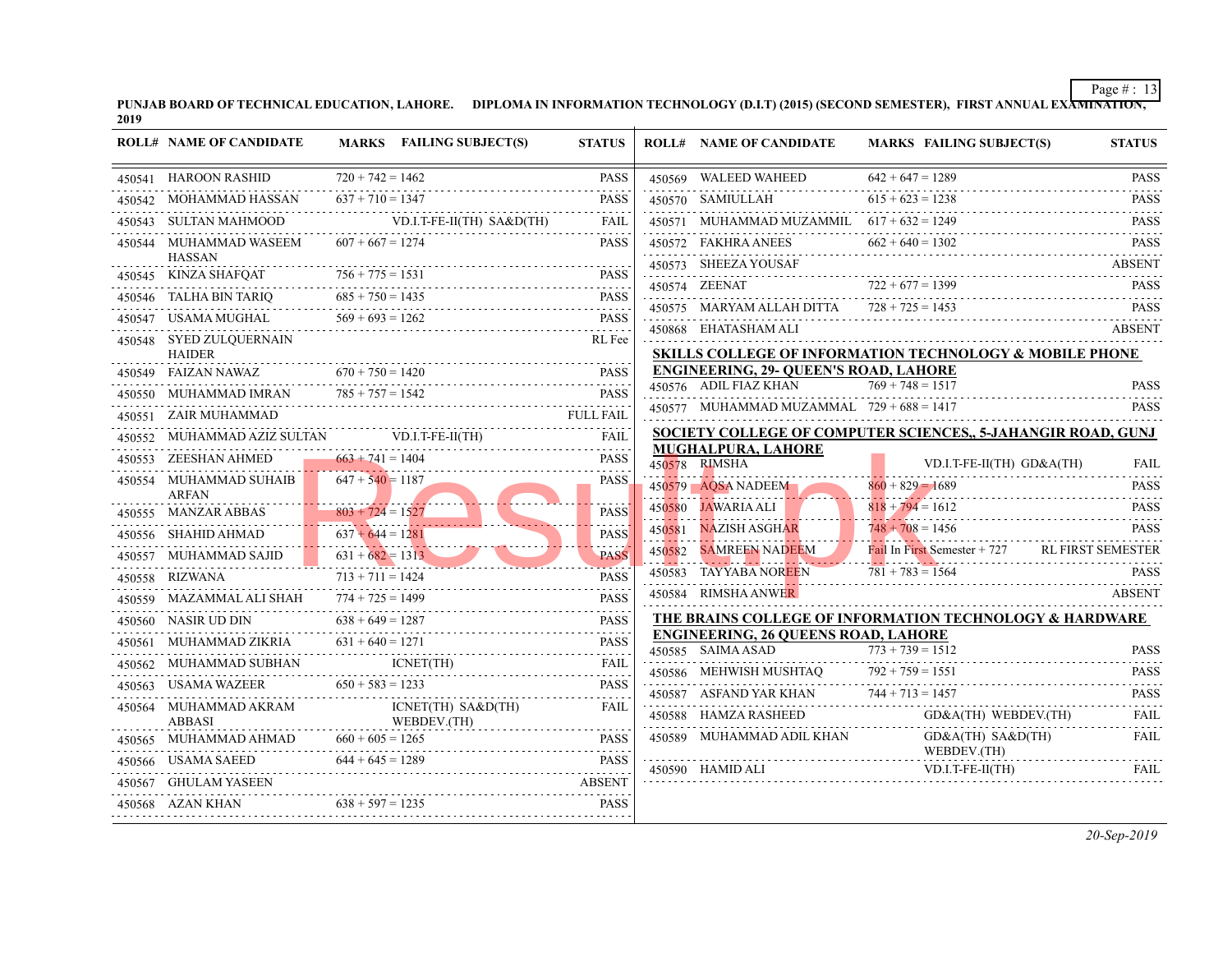|        | <b>ROLL# NAME OF CANDIDATE</b>                       |                    | MARKS FAILING SUBJECT(S)                   | <b>STATUS</b>            |        | <b>ROLL# NAME OF CANDIDATE</b>                                                   | <b>MARKS FAIL</b>                      |
|--------|------------------------------------------------------|--------------------|--------------------------------------------|--------------------------|--------|----------------------------------------------------------------------------------|----------------------------------------|
|        | 450591 MUHAMMAD SALMAN                               |                    | WE-II VD.I.T-FE-II(TH)                     | FAIL                     |        | 450616 ALI RAZA                                                                  |                                        |
|        | <b>NAVEED</b>                                        |                    | GD&A(TH) ICNET(TH)<br>SA&D(TH) WEBDEV.(TH) |                          |        | 450617 SAMI ULLAH<br>450617 SAMI ULLAH $788 + 735 =$                             | $788 + 735 = 1521$                     |
|        | 450592 USAMA SALEEM Fail In First Semester + 709     |                    | RL FIRST SEMESTER                          |                          |        | 450618 ALI RAZA                                                                  | $734 + 730 = 146$                      |
|        | $797 + 730 = 1527$<br>450593 FAIZAN AHMAD            |                    |                                            | <b>PASS</b>              |        | 450619 ABDULLAH FAROOQI                                                          | WE-I                                   |
|        | 450594 PARAS KANWAL CHUGHTAI                         |                    | VD.I.T-FE-II(TH) $GD&A(TH)$                | FAIL                     |        | 450620 MUHAMMAD HASHAM $741 + 729 = 147$                                         |                                        |
|        |                                                      |                    | WEBDEV.(TH)                                |                          |        | 450621 MOEEZ AHMED WEB                                                           |                                        |
|        | 450595 MUHAMMAD BIN KASHIF $809 + 771 = 1580$        |                    |                                            | <b>PASS</b>              |        | 450622 ABISHAI FAHEEM $796 + 762 = 1551$                                         |                                        |
|        | 450596 JAWWAD IQBAL                                  |                    | \L WEBDEV.(TH) FAIL                        |                          |        | WAID $770 + 742 = 1512$<br>450623 ARAIZ JAVAID                                   |                                        |
|        | 450597 RIAN MOHI UD DIN $831 + 775 = 1606$           |                    |                                            | PASS                     |        | 450624 NOOR E NAJAF $743 + 698 = 144$                                            |                                        |
| 450598 | USAMA SHAFQAT ALI                                    |                    | VD.I.T-FE-II(TH) WEBDEV.<br>(TH)           | FAIL                     |        | 450625 MUHAMMAD ZAIGHAM<br>WALI MURTAZA                                          | <b>WEB</b>                             |
|        | 450599 ABDUL REHMAN FAHEEM                           |                    | WE-II VD.I.T-FE-II(TH)<br>WEBDEV.(TH)      | FAIL                     |        | 450626 AHMED MUNEEB                                                              | $775 + 753 = 1525$                     |
|        | 450600 HAFIZ HARIS AHMED KHAN $789 + 746 = 1535$     |                    |                                            | <b>PASS</b>              |        | 450627 MUHAMMAD ALI RAZA                                                         | <b>WEB</b>                             |
|        | 450601 MUHAMMAD WASIM KHAN                           |                    | VD.I.T-FE-II(TH)                           | FAIL                     |        | UNIQUE INSTITUTE OF TECHNOLOGY, 107-4                                            |                                        |
|        | 450602 MUHAMMAD ADEEL                                |                    | $VD.I.T-FE-II(TH)$                         | FAIL                     |        | <b>MUSLIM TOWN, LAHORE</b><br>450628 SOHAIL RAZA                                 | $687 + 708 = 139$                      |
|        | 450603 MUHAMMAD SABEER                               |                    | WE-II WEBDEV.(TH)                          | <b>FAIL</b>              |        |                                                                                  | $669 + 700 = 136$                      |
|        | 450604 MUHAMMAD TALHA ABBAS                          |                    | $VD.I.T-FE-H(TH)$                          | .<br><b>FAIL</b>         | 450629 | MUHAMMAD I <mark>BR</mark> AR<br>450630 HAMZA EJAZ                               | . <b>.</b><br>$724 + 697 = 142$        |
|        | 450605 FAISAL FAROOQ                                 | $817 + 746 = 1563$ |                                            | <b>PASS</b>              | 450631 | MUHAMMAD MOOSA ADIL $749 + 758 = 1501$                                           |                                        |
|        | 450606 JANIFER KHALID 830 + $\overline{797} = 1627$  |                    |                                            | $- - - -$<br><b>PASS</b> |        | 450632 MIAN NAUMAN HASSAN                                                        | $786 + 750 = 153$                      |
|        | 450607 ZOYA JAHANGIR                                 | $801 + 762 = 1563$ |                                            | <b>PASS</b>              |        | 450633 MUHAMMAD MUBEEN                                                           | $768 + 709 = 147'$                     |
| 450608 | MUHAMMAD IMRAN RAZA $757 + 710 = 1467$               |                    |                                            | PASS                     |        | KHAN                                                                             |                                        |
| 450609 | MUHAMMAD AZHAR UL $789 + 772 = 1561$<br><b>OADRI</b> |                    |                                            | <b>PASS</b>              |        | <b>GOVERNMENT VOCATIONAL TRAINING INS</b><br>NEAR RAILWAY CROSSING. KUNDIAN LINK |                                        |
|        | 450610 MUHAMMAD ALI HAIDER                           |                    |                                            | RL Fee                   |        | WANDHI GHUNDWALI, MIANWALI                                                       |                                        |
|        | 450611 MUHAMMAD SOHAIB<br><b>KHALID</b>              | $794 + 714 = 1508$ |                                            | <b>PASS</b>              |        | 450634 IQRA SHAHEEN                                                              | $785 + 730 = 151$<br>$692 + 687 = 137$ |
|        | 450612 SHAKEEL AHMAD                                 | $732 + 745 = 1477$ |                                            | <b>PASS</b>              |        | 450635 BUSHRA IQBAL<br>450636 SHEHNAZ BIBI                                       | $762 + 741 = 1501$                     |
|        | 450613 MAMOON ASLAM                                  |                    | WE-II SA&D(TH) WEBDEV.                     | FAIL                     |        | 450636 SHEHNAZ BIBI $762 + 741 = 1$<br>450637 IORA RUBAB                         | $736 + 678 = 141$                      |
|        | 450614 WASIQ REHMAN                                  |                    | (TH)<br>VD.I.T-FE-II(TH) ICNET(TH)         | FAIL                     |        | 450638 ASIMA SADDIQUE                                                            | $744 + 718 = 1461$                     |
|        |                                                      |                    | WEBDEV.(TH)                                |                          |        | 450639 MISBAH AMJAD                                                              | $760 + 730 = 149$                      |
|        | 450615 ALI ISLAM                                     | $784 + 723 = 1507$ |                                            | <b>PASS</b>              |        | 450640 SAIMA NAZIR                                                               | $713 + 644 = 1351$                     |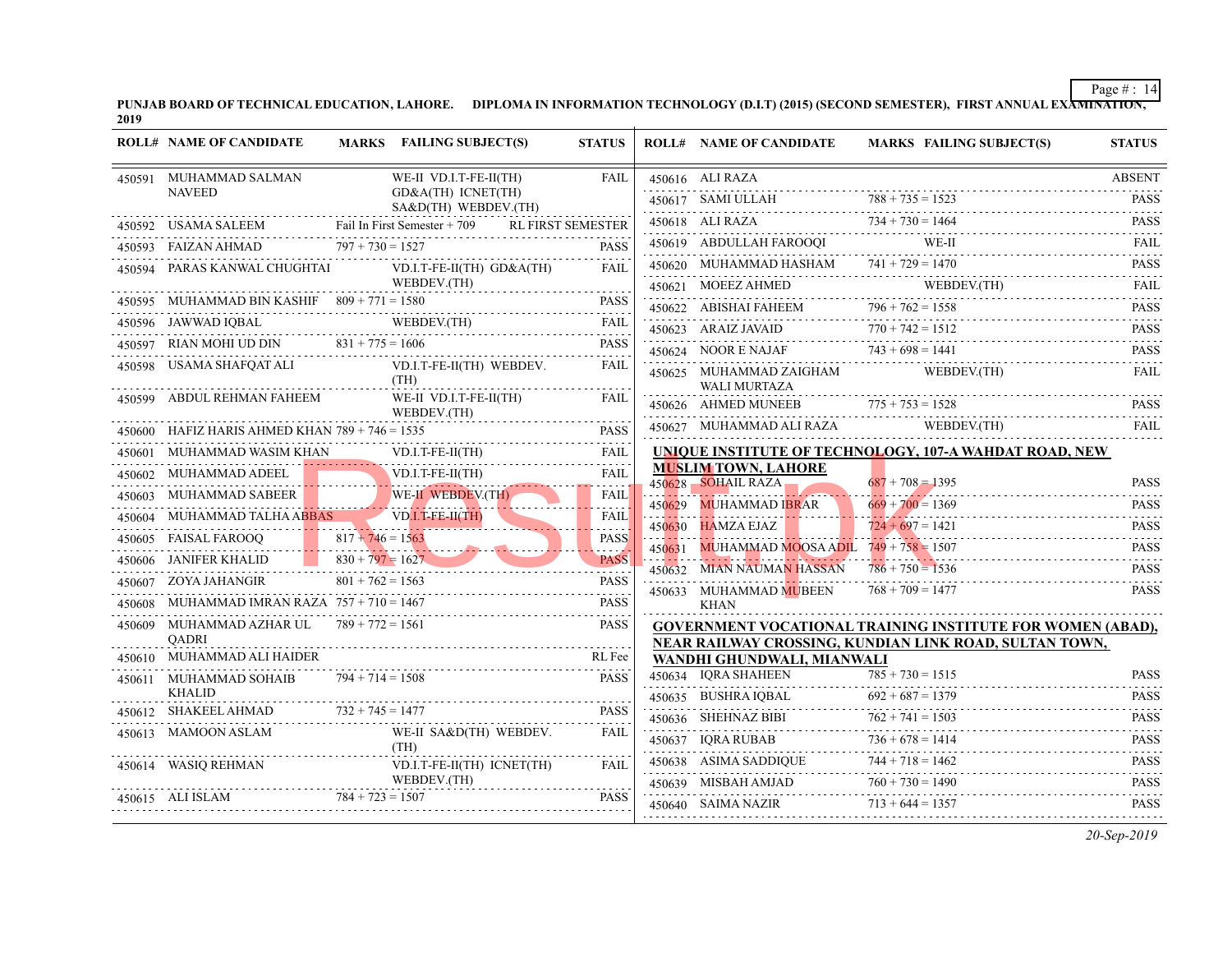|        | <b>ROLL# NAME OF CANDIDATE</b>                           |                    | MARKS FAILING SUBJECT(S)                                      | <b>STATUS</b>    |        | <b>ROLL# NAME OF CANDIDATE</b>                                          | <b>MARKS FAIL</b>         |
|--------|----------------------------------------------------------|--------------------|---------------------------------------------------------------|------------------|--------|-------------------------------------------------------------------------|---------------------------|
|        | 450641 RISHA MARYAM                                      | $697 + 636 = 1333$ |                                                               | <b>PASS</b>      |        | 450663 MAAZ ULLAH                                                       | $GD\&$                    |
|        | 450642 AARZOO HASSAN                                     |                    | WEBDEV.(TH)<br>THASSAN WEBDEV.(TH) FAIL                       | <b>FAIL</b>      |        | 450664 AQEEL UR REHMAN                                                  | $634 + 584 = 1215$        |
|        | 450643 SARWAT NAHEED                                     |                    | VAT NAHEED 756 + 708 = 1464 PASS                              | <b>PASS</b>      |        | 450665 NASEER AHMED                                                     | $812 + 701 = 1511$        |
|        | 450644 NADIA GULL                                        |                    |                                                               | <b>ABSENT</b>    |        | 450666 QASIM MUNIR                                                      | $845 + 748 = 159$         |
|        | 450645 NAIN TARA SUNDAS $716 + 701 = 1417$               |                    |                                                               | <b>PASS</b>      |        | 450667 MOUEED KHALID $635 + 558 = 1$                                    | $635 + 558 = 1191$        |
|        |                                                          |                    | PRIME COLLEGE OF INFORMATION TECHNOLOGY., 05-SHAFI TOWN,      |                  |        | 450668 ABU BAKAR SADIQ                                                  | $687 + 566 = 125$         |
|        | SHAHBAZAPUR ROAD., RAHIM YAR KHAN                        |                    |                                                               |                  |        | 450669 SYED HASSAN IFTIKHAR $826 + 709 = 153$ :                         |                           |
|        | 450646 MUHAMMAD SAOLAIN                                  | $753 + 707 = 1460$ |                                                               | <b>PASS</b>      |        | 450670 MIR HAIDER SULTAN                                                | $793 + 737 = 153$         |
|        |                                                          |                    | <b>GOVERNMENT INSTITUTE OF INFORMATION TECHNOLOGY, KOHATI</b> |                  |        | 450671 BUSHRA SHABIR                                                    | $GD\&$                    |
|        | <b>BAZAR,, RAWALPINDI</b><br>450647 MUHAMMAD BILAL BABAR |                    | WE-II VD.I.T-FE-II(TH)                                        | FAIL             |        | 450672 AHSAN ALI $620 + 524 = 1144$<br>450672 AHSAN ALI                 |                           |
|        |                                                          |                    | GD&A(TH, PR) ICNET(TH, PR)                                    |                  |        | 450673 JAVARIA ZEB                                                      | VD.I.                     |
|        |                                                          |                    | PROJECT SA&D(TH, PR)<br>WEBDEV.(TH, PR)                       |                  |        | 450674 ARFA ZEB 740 + 663 = 140                                         |                           |
|        |                                                          |                    |                                                               |                  |        | 450675 ATIF BASHIR                                                      | $666 + 561 = 122'$        |
|        | 450649 ADIL SHEHZAD 666 + 628 = 1294                     |                    |                                                               | <b>PASS</b>      |        | 450676 SAIF ALI MUJAHID                                                 | $692 + 597 = 1289$        |
|        | 450650 MUHAMMAD TAYYAB<br><b>SHAHBAZ</b>                 |                    | GD&A(TH)                                                      | <b>FAIL</b>      | 450677 | ATIF ALI SHERAZI                                                        | PROJ<br>$679 + 635 = 131$ |
|        | 450651 FARYAL SARWAR                                     | $771 + 659 = 1430$ |                                                               | <b>PASS</b>      | 450679 | $450678$ ZOBIA FIDA<br>IKRAM UL HAO                                     | $574 + 610 = 1184$        |
| 450652 | WASIT MEHMOOD                                            | $715 + 652 = 1367$ |                                                               | .<br><b>PASS</b> |        | $450680$ EAHTSHAM GUL MAJEED $593 + 556 = 1149$                         | .                         |
| 450653 | $605 + 498 = 1103$<br>MOHSIN ALI                         | . <b>. .</b>       |                                                               | <b>PASS</b>      |        | 450681 SAQLAIN QADIR                                                    | $672 + 564 = 123$         |
|        |                                                          |                    | 450654 MUHAMMAD UMER $636 + 615 = 1251$                       | <b>PASS</b>      |        | 450682 MUHAMMAD SHAWAIZ                                                 | <b>WEB</b>                |
| 450655 | USAMA ALI                                                | $700 + 574 = 1274$ |                                                               | <b>PASS</b>      |        | 450683 MUHAMMAD SHAHZAD $739 + 706 = 144$                               |                           |
|        | 450656 HAMEED RAZA                                       | $719 + 659 = 1378$ |                                                               | <b>PASS</b>      |        | <b>AHMED</b>                                                            |                           |
| 450657 | MUHAMMAD FARHAN<br>KAYANI                                | $761 + 619 = 1380$ |                                                               | <b>PASS</b>      |        | <b>NATIONAL INSTITUTE OF COMPUTER SCIEI</b><br><b>SADAR, RAWALPINDI</b> |                           |
|        | 450658 SAAD BASHARAT                                     | $721 + 614 = 1335$ |                                                               | <b>PASS</b>      |        | 450684 MUBASHIR HUSSAIN                                                 | $677 + 620 = 129'$        |
| 450659 | HAFZA IQRA YOUSAF $836 + 750 = 1586$                     |                    |                                                               | <b>PASS</b>      |        | 450685 HAFIZ AHSAN KHAN                                                 | $776 + 695 = 147$         |
| 450660 | TASMIA SHAKIL                                            | $842 + 747 = 1589$ |                                                               | <b>PASS</b>      |        | 450686 BUSHRA ASIF                                                      | $766 + 682 = 1443$        |
|        | 450661 AMNA SALEEM                                       |                    | WE-II VD.I.T-FE-II(TH)<br>GD&A(TH, PR) ICNET(TH, PR)          | FAIL             |        | 450687 MUHAMMAD FARQAN<br><b>NASIR</b>                                  | VD.I.                     |
|        |                                                          |                    | PROJECT SA&D(TH, PR)<br>WEBDEV.(TH, PR)                       |                  |        | 450688 MUHAMMAD ZEESHAN<br><b>KHALID</b>                                | $733 + 651 = 138$         |
|        | 450662 SADIA KANWAL                                      | $843 + 816 = 1659$ |                                                               | <b>PASS</b>      |        | 450689 MUHAMMAD HANAN TARIO 791 + 755 = 154                             |                           |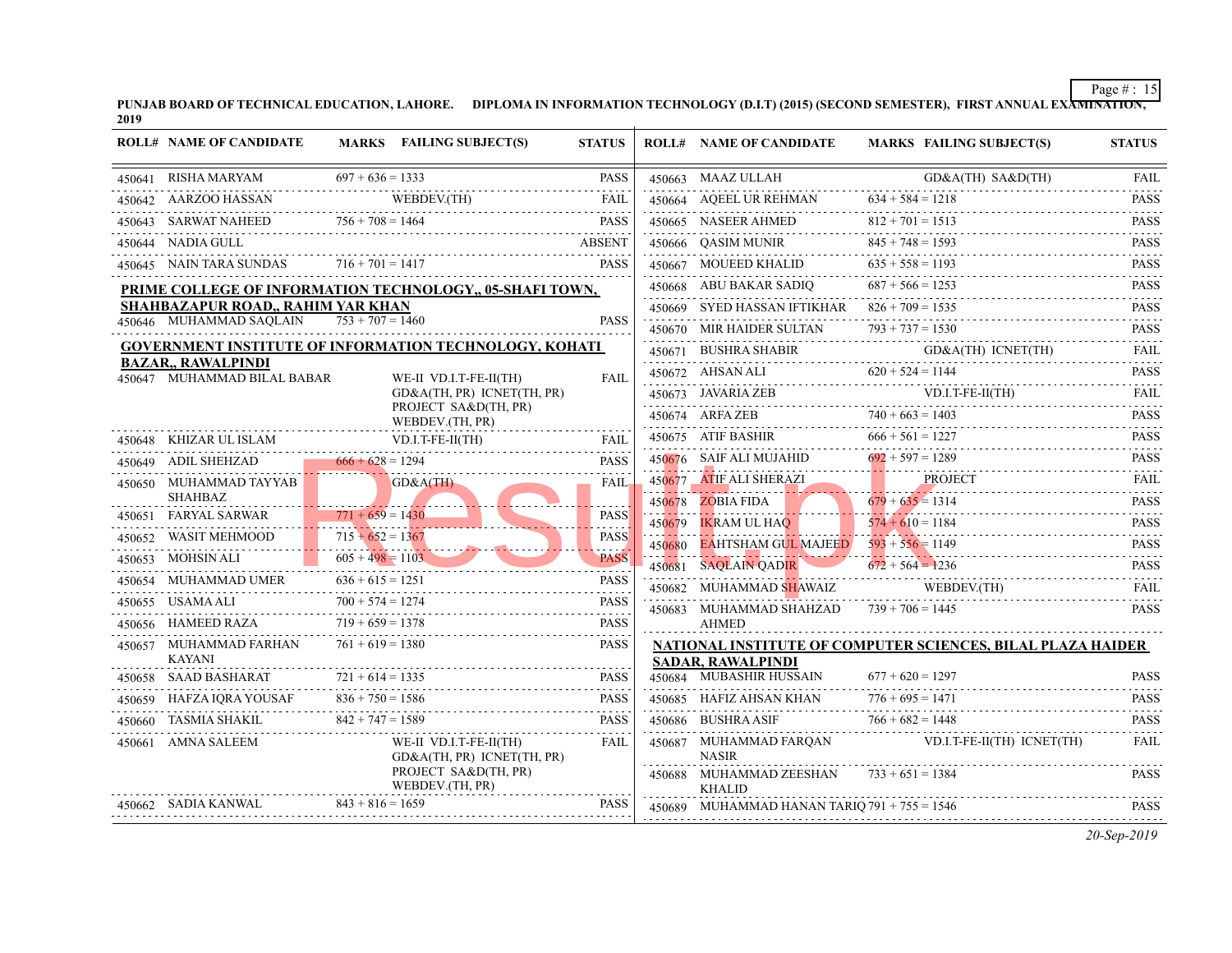| PUNJAB BOARD OF TECHNICAL EDUCATION, LAHORE. | DIPLOMA IN INFORMATION TECHNOLOGY (D.I.T) (2015) (SECOND SEMESTER), |
|----------------------------------------------|---------------------------------------------------------------------|
| 2019                                         |                                                                     |

|        | <b>ROLL# NAME OF CANDIDATE</b>                           |                         | MARKS FAILING SUBJECT(S)                                       | <b>STATUS</b> |        | <b>ROLL# NAME OF CANDIDATE</b>                  | <b>MARKS FAIL</b>               |
|--------|----------------------------------------------------------|-------------------------|----------------------------------------------------------------|---------------|--------|-------------------------------------------------|---------------------------------|
|        | 450690 MUHAMMAD JUNAID                                   |                         | WEBDEV.(TH)                                                    | FAIL          |        | 450716 HADEED AHMED SHAH                        |                                 |
| 450691 | HAFIZ MUHAMMAD JAWAD $531 + 564 = 1095$<br><b>ZAFFAR</b> |                         |                                                                | <b>PASS</b>   |        | 450717 SIDRA TASWER                             | $767 + 685 = 1452$              |
|        | 450692 NASEER ULLAH                                      | $812 + 778 = 1590$      |                                                                | <b>PASS</b>   |        | 450718 SHAHZAIB BAIG                            | Fail In First Sem               |
| 450693 | MUHAMMAD SAAD BAIG                                       | $593 + 590 = 1183$      |                                                                | PASS          |        | 450719 DANYAL AWAIS                             | $734 + 669 = 140$               |
|        | 450694 RIAZ ULLAH                                        | $643 + 599 = 1242$      |                                                                | <b>PASS</b>   |        | 450720 SYED DANIAL HAIDER                       | $679 + 673 = 135$               |
| 450695 | MUHAMMAD HAMZA                                           | $644 + 666 = 1310$      |                                                                | <b>PASS</b>   |        | 450721 USAMA AHMAD DAR                          | $714 + 714 = 142$               |
|        | 450696 MUHAMMAD NADEEM                                   | $654 + 616 = 1270$      |                                                                | <b>PASS</b>   |        | 450722 HIRA JABEEN                              | $734 + 727 = 146$               |
| 450697 | <b>AKRAM</b><br>MUHAMMAD NOMAN                           | $675 + 636 = 1311$      |                                                                | <b>PASS</b>   | 450724 | 450723 MUHAMMAD SAFWAN ALI<br>TEHZEEB UL HASSAN | <b>WEB</b><br>WEB               |
|        | AKRAM                                                    | $791 + 755 = 1546$      |                                                                |               |        | 450725 ASFAND YAR KAMAL                         | Fail In First Sem               |
|        | 450698 ZUBAIR AHMED                                      | $666 + 586 = 1252$      |                                                                | <b>PASS</b>   |        | 450726 MUHAMMAD UZAIR                           | $723 + 677 = 140$               |
|        | 450699 MUHAMMAD FAROOQ<br><b>HAIDER</b>                  |                         |                                                                | <b>PASS</b>   |        | 450727 MUHAMMAD MUTAYYAB $723 + 738 = 146$      |                                 |
|        | 450700 ATIF HUSSAIN                                      | $674 + 528 = 1202$      |                                                                | <b>PASS</b>   |        | ALI                                             |                                 |
|        | 450701 QASIM IFTIKHAR                                    | $715 + 580 = 1295$      |                                                                | PASS          |        | DIGITEC COMPUTER TRAINING CENTER, B             |                                 |
|        | 450702 MUHAMMAD HAMZA<br><b>AZHAR</b>                    | $636 + 543 = 1179$      |                                                                | PASS.         |        | <b>RUKH, WAH CANTT</b><br>450728 SHAISTA ZAIB   | $836 + 786 = 1621$              |
|        | 450703 MUHAMMAD MOIN                                     | $694 + 600 = 1294$      |                                                                | <b>PASS</b>   | 450729 | <b>IKRAM ULLAH KHAN</b>                         | VD.I                            |
|        |                                                          |                         | <u>CYBRONIC COMPUTER INSTITUTE, ALBEHBOOD PLAZA, WAH CANTT</u> |               | 450730 | SANA ZULFIQAR                                   | $761 + 732 = 149$<br>. <u>.</u> |
|        | 450704 ATIQA QADIR                                       | $796 + 759 = 1555$      |                                                                | <b>PASS</b>   | 450731 | <b>USAMA BIN TANVEER</b>                        | $863 + 818 = 168$               |
|        | 450705 TOOBA IQBAL                                       | $840 + 767 = 1607$      |                                                                | <b>PASS</b>   | 450732 | <b>SHER AFZAL KHAN</b>                          | $772 + 762 = 153$<br>.          |
|        | 450706 ZOYA IQBAL                                        | $777 + 715 = 1492$      |                                                                | PASS          | 450733 | MIR QADIR KHAN                                  | $781 + 780 = 156$               |
|        | 450707 BUSHRA BIBI                                       |                         | $VD.I.T-FE-II(TH)$                                             | FAIL          |        | 450734 HAMZA LATIF                              | $823 + 790 = 161$               |
|        | 450708 MARYAM REHMAN                                     |                         | VD.I.T-FE-II(TH)                                               | <b>FAIL</b>   |        | 450735 AMMAD UD DIN<br><b>MUHAMMAD</b>          | $812 + 758 = 157$               |
|        | 450709 NADRA BIBI                                        | $794 + 737 = 1531$<br>. |                                                                | PASS          |        | 450736 MOAZAM MASOOD                            | $809 + 710 = 1519$              |
|        | 450710 KANWAL SHABIR                                     | $772 + 752 = 1524$      |                                                                | PASS          |        | 450737 TARIQ AZIZ                               | GD&                             |
|        | 450711 ZAWAR SHAH                                        | $720 + 713 = 1433$      |                                                                | <b>PASS</b>   |        | 450738 ZEESHAN AHMAD                            | VD.I.                           |
|        | 450712 WASEEM ALI                                        | $750 + 690 = 1440$      |                                                                | <b>PASS</b>   |        |                                                 | <b>ICNE</b><br><b>WEB</b>       |
| 450713 | QAISAR MUKHTAR                                           | $783 + 685 = 1468$      |                                                                | <b>PASS</b>   |        | 450739 SYED ADEEL HUSSAIN                       | $792 + 737 = 152$               |
| 450714 | BILAWAL KHAN                                             |                         | $VD.I.T-FE-II(TH)$ $GD&A(TH)$<br>WEBDEV.(TH)                   | FAIL          |        | 450740 ABDUL JABBAR KHAN                        | <b>ICNE</b><br>WEB              |
|        | 450715 EMAN ARSHAD                                       |                         | GD&A(TH)                                                       | FAIL          |        |                                                 |                                 |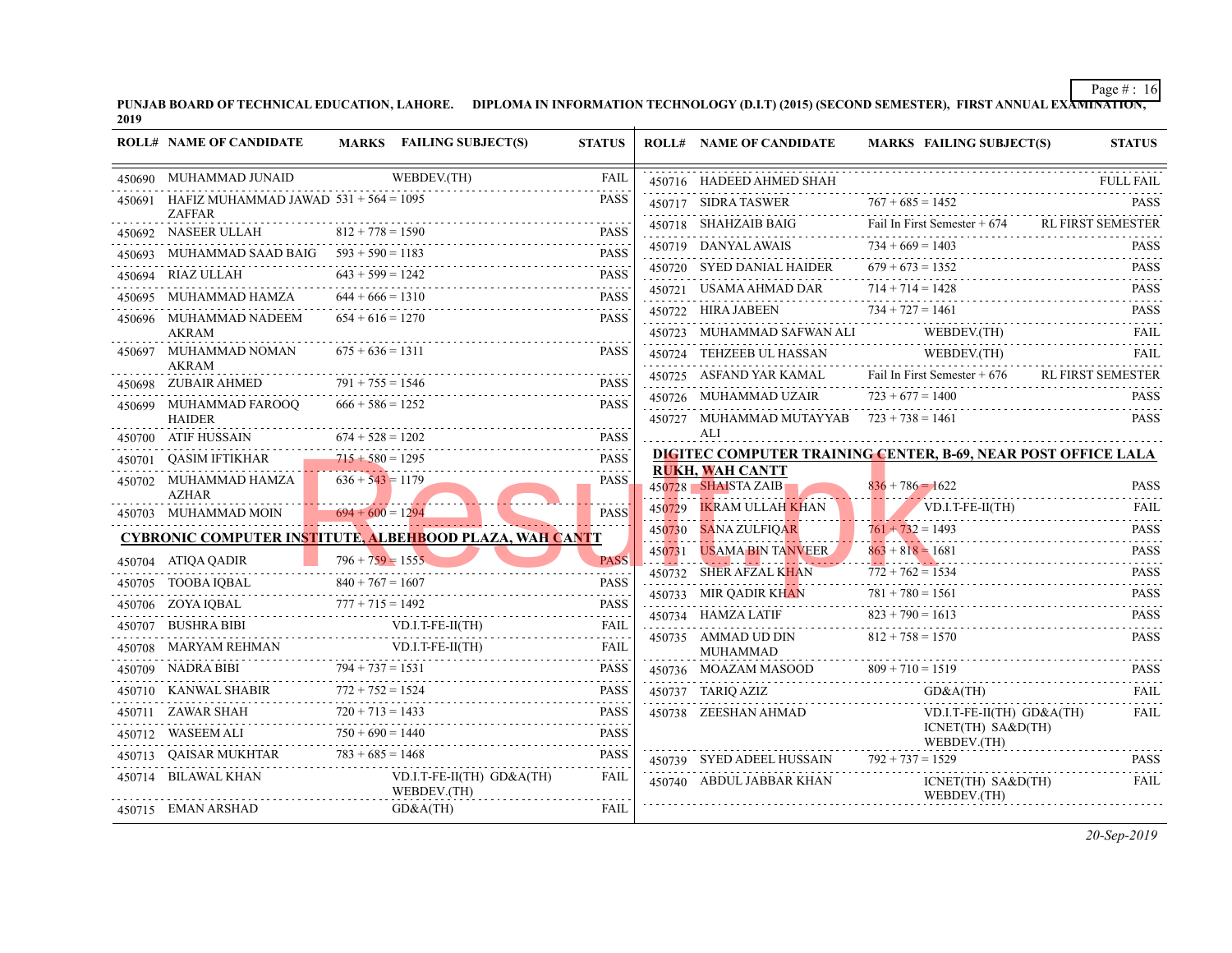| PUNJAB BOARD OF TECHNICAL EDUCATION, LAHORE. | DIPLOMA IN INFORMATION TECHNOLOGY (D.I.T) (2015) (SECOND SEMESTER), |
|----------------------------------------------|---------------------------------------------------------------------|
| 2019                                         |                                                                     |

|        | <b>ROLL# NAME OF CANDIDATE</b>                  |                                    | MARKS FAILING SUBJECT(S) | <b>STATUS</b>    |        | <b>ROLL# NAME OF CANDIDATE</b>                                             | <b>MARKS FAIL</b>                      |
|--------|-------------------------------------------------|------------------------------------|--------------------------|------------------|--------|----------------------------------------------------------------------------|----------------------------------------|
|        |                                                 |                                    |                          |                  |        |                                                                            |                                        |
|        | 450741 YASIR ALI                                |                                    | $VD.I.T-FE-II(TH)$       | FAIL             |        | 450769 IRFAN FAZAL                                                         | $745 + 714 = 145$                      |
|        | 450742 TOOBA MANSOOR                            | $853 + 795 = 1648$                 |                          | PASS             |        | 450770 SUNDAS GILL                                                         | $761 + 744 = 150$                      |
|        | 450743 KINZA SAIF                               | $788 + 740 = 1528$                 |                          | <b>PASS</b>      |        | POF WELFARE COMPUTER CENTER, IST FL                                        |                                        |
|        | 450744 – SHAISTA MUBARAK                        | $791 + 767 = 1558$                 |                          | <b>PASS</b>      |        | THE MALL, WAH CANTT                                                        |                                        |
|        | 450745 SABA NAZ                                 | $745 + 757 = 1502$                 |                          | <b>PASS</b>      |        | 450771 FAKHRA                                                              | $849 + 811 = 166$                      |
|        | 450746 ADNAN PERVEZ                             | $819 + 747 = 1566$                 |                          | <b>PASS</b>      |        | 450772 UBAID UR REHMAN                                                     | $822 + 778 = 160$                      |
|        | 450747 S KOMAIL HUSSAIN SHAH $804 + 742 = 1546$ |                                    |                          | <b>PASS</b>      |        | 450773 ZAWAR ALI                                                           | $787 + 742 = 152$<br>.                 |
|        | 450748 QURRAT AL AIN                            | $813 + 788 = 1601$                 |                          | <b>PASS</b>      |        | 450774 TAHIRA ASIF                                                         | $819 + 790 = 160$                      |
|        | 450749 MUHAMMAD ISHFAQ                          | $747 + 708 = 1455$                 |                          | <b>PASS</b>      |        | 450775 SAMAN HAMEED                                                        | WEB                                    |
|        | 450750 MUHAMMAD MEHSHAN                         | $793 + 744 = 1537$                 |                          | .<br><b>PASS</b> |        | 450776 AASMA YAQOOB<br>450777 LARAIB KHALID                                | $845 + 795 = 164$<br>$783 + 768 = 155$ |
|        | <b>TALHA</b><br>450751 ZAFAR ALAM KHAN          | $728 + 732 = 1460$                 |                          | PASS             |        |                                                                            | VD.I.                                  |
|        | 450752 MUHAMMAD UMAR                            | $830 + 785 = 1615$                 |                          | <b>PASS</b>      |        | 450778 SYED AASHIR AHMAD                                                   | <b>ICNE</b>                            |
|        | 450753 TAYYABA EJAZ                             | $767 + 739 = 1506$                 |                          | <b>PASS</b>      |        |                                                                            | SA&l<br>PR, S                          |
|        | 450754 SUNDAS BANO                              | . <b>. .</b><br>$853 + 818 = 1671$ |                          | <b>PASS</b>      |        | 450779 IQRA ISHFAQ                                                         | $833 + 793 = 162$                      |
|        | 450755 MARYAM BIBI                              | $819 + 771 = 1590$                 |                          | <b>PASS</b>      |        | 450780 RIZWANA                                                             | $802 + 765 = 156$                      |
|        | 450756 AFREEN RAFIOUE                           | $853 + 806 = 1659$                 |                          | <b>PASS</b>      |        | 450781 AYAZ MUMTAZ                                                         | <u>.</u><br>$793 + 747 = 154$          |
|        | 450757 UZMA HANIF                               | $799 + 781 = 1580$                 |                          | <b>PASS</b>      | 450782 | RAJA MUHAMMAD UMAIR $736 + 695 = 143$                                      |                                        |
|        | 450758 AWISH KHAN                               | . <b>.</b><br>$793 + 783 = 1576$   |                          | PASS             |        | 450783 AANSA TAYYABA JABEEN                                                | $814 + 755 = 1569$                     |
|        | 450759 RAMLA SAIF                               | $872 + 829 = 1701$                 |                          | <b>PASS</b>      |        | <u> La Barbaria de la Barbaria de la Barbaria de la Ba</u><br>450784 SONIA | $826 + 789 = 161$                      |
|        | 450760 REETA SAHREEN                            | $865 + 803 = 1668$                 |                          | <b>PASS</b>      |        | 450785 HASEEB AHSAN BHATTI                                                 | $812 + 763 = 1575$                     |
| 450761 | MUHAMMAD IRTSAAM<br><b>MAJEED</b>               | $828 + 769 = 1597$                 |                          | <b>PASS</b>      |        | 450786 ANUM ZAIB                                                           | $884 + 828 = 1711$                     |
|        | 450762 RASHMEEN ASIF                            | $787 + 733 = 1520$                 |                          | PASS             |        | 450787 KIRN AYUB                                                           | $815 + 774 = 158$                      |
|        | 450763 RAMISH TANVEER                           | $777 + 719 = 1496$                 |                          | <b>PASS</b>      |        | 450788 DANISH ALI KHAN                                                     | $848 + 781 = 162$                      |
|        | <b>CHUGHTAI</b>                                 |                                    |                          |                  |        | 450789 ZAFAR HUSSAIN FARAZ                                                 | $825 + 793 = 1613$                     |
|        | 450764 WAQAR ASHRAF                             | $742 + 723 = 1465$                 |                          | <b>PASS</b>      |        | 450790 MUHAMMAD OSAMA                                                      | $853 + 822 = 1675$                     |
|        | 450765 SYED ZULQARNAIN HAIDAR762 + 706 = 1468   |                                    |                          | <b>PASS</b>      |        | 450791 LAIBA GHIAS                                                         | $894 + 860 = 175$                      |
|        | 450766 MUDASSAIR HUSSAIN                        | $788 + 719 = 1507$                 |                          | PASS             |        | 450792 ZAINAB RUBAB                                                        | $785 + 737 = 1521$                     |
|        | 450767 SAAD YOUNAS                              | $771 + 714 = 1485$                 |                          | <b>PASS</b>      |        | 450793 FIZA FIDA                                                           | $795 + 780 = 1575$                     |
|        | 450768 KHAQAN ABBASI                            | $749 + 711 = 1460$                 |                          | PASS             |        | 450794 HAJRA BIBI                                                          | $786 + 756 = 1541$                     |
|        |                                                 |                                    |                          |                  |        |                                                                            |                                        |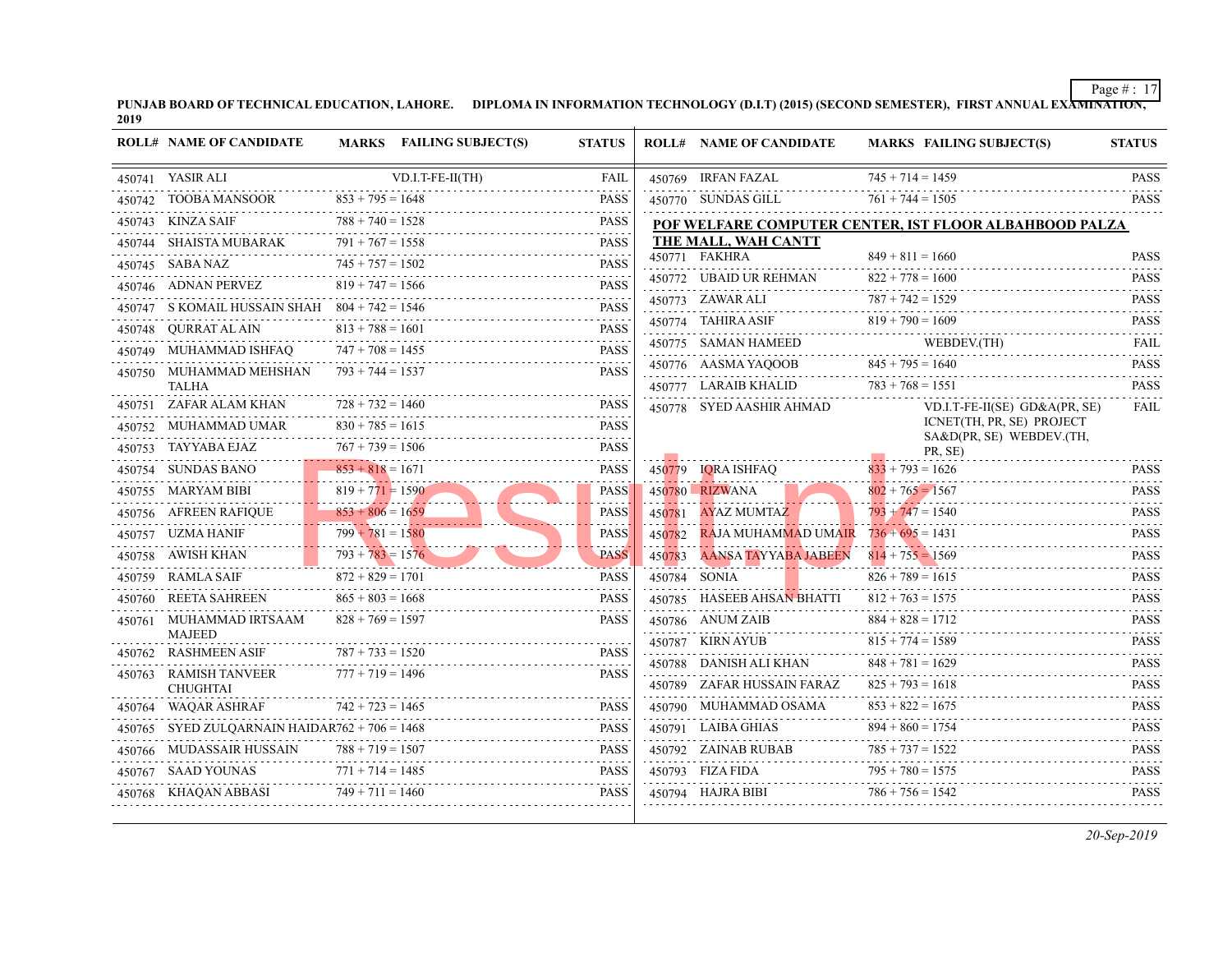| PUNJAB BOARD OF TECHNICAL EDUCATION, LAHORE. | DIPLOMA IN INFORMATION TECHNOLOGY (D.I.T) (2015) (SECOND SEMESTER), |
|----------------------------------------------|---------------------------------------------------------------------|
| 2019                                         |                                                                     |

|        | <b>ROLL# NAME OF CANDIDATE</b>                  |                    | MARKS FAILING SUBJECT(S)                                   | <b>STATUS</b>    |        | <b>ROLL# NAME OF CANDIDATE</b>         | <b>MARKS FAIL</b>                                           |
|--------|-------------------------------------------------|--------------------|------------------------------------------------------------|------------------|--------|----------------------------------------|-------------------------------------------------------------|
|        | 450795 MUHAMMAD LAROSH                          | $764 + 705 = 1469$ |                                                            | <b>PASS</b>      |        | 450820 SHOAIB AHMED KHAN               | <b>WEB</b>                                                  |
| .      | <b>ABBAS</b><br>450796 MARYAM MEHREEN           | $853 + 785 = 1638$ |                                                            | <b>PASS</b>      |        | 450821 RIMSHA RAHMAN                   | $798 + 782 = 158$                                           |
|        | 450797 ABDUL RAFFAY                             | $786 + 728 = 1514$ | MEHREEN $853 + 785 = 1638$ PASS                            | <b>PASS</b>      |        | 450822 RUKHSAR ASHRAF                  | $758 + 772 = 153$                                           |
|        | .<br>450798 SYED ADEEL AHMED $783 + 727 = 1510$ |                    |                                                            | <b>PASS</b>      |        | 450823 ALIYA SHAFIQUE                  | $853 + 796 = 164$                                           |
|        | 450799 FATIMA PERVAZ                            | $786 + 745 = 1531$ |                                                            | <b>PASS</b>      |        | 450824 – SAHIBZADA USAMA               | <b>WEB</b>                                                  |
| 450800 | MUHAMMAD MUZAMAL                                |                    | GD&A(TH) ICNET(TH)                                         | FAIL             |        | 450825 ABDUL RAHEEM                    | $746 + 709 = 145$                                           |
|        | <b>IOBAL KHAN</b>                               |                    | WEBDEV.(TH)                                                |                  |        | 450826 NOUSHEEN IFTIKHAR               | $847 + 801 = 1645$                                          |
| 450801 | BUSHRA MASOOD                                   | $799 + 807 = 1606$ |                                                            | <b>PASS</b>      |        | 450827 HAMZA ANEES KHAN                | $768 + 767 = 153$                                           |
|        |                                                 |                    |                                                            |                  |        | 450828 UMER ANEES KHAN                 | $769 + 744 = 1511$                                          |
|        | 450803 IQRA MARYUM                              |                    | $1 \t 827 + 757 = 1584$ PASS                               | <b>PASS</b>      |        | 450829 IQRA HAIDRI                     | WE-I                                                        |
|        | 450804 MARIA KHALIL                             |                    | LIL WEBDEV.(TH) FAIL                                       |                  |        | 450830 NABEEL ABID                     | $748 + 758 = 150$                                           |
|        | 450805 RAJA ARBAB HAMEED $797 + 762 = 1559$     |                    |                                                            | <b>PASS</b>      |        | 450831 EALIA BATOOL                    | $805 + 745 = 155$                                           |
|        | 450806 MUHAMMAD ILYAS                           | $843 + 804 = 1647$ |                                                            | <b>PASS</b>      |        | 450832 NIMRA BASHIR                    | $806 + 785 = 159$                                           |
|        | 450807 EMAN KAYANI                              | $815 + 787 = 1602$ |                                                            | <b>PASS</b>      |        | 450833 HAJRA BASHIR                    | $768 + 734 = 150$                                           |
|        | 450808 BASIT MEHMOOD                            | $817 + 778 = 1595$ |                                                            | <b>PASS</b>      | 450834 | KAINAT SHOUKAT                         | $770 + 718 = 1485$<br>. <del>.</del> <u>.</u>               |
|        | 450809 ASMA BIBI 790 + 790 = 1580               |                    |                                                            | <b>PASS</b><br>. | 450835 | <b>SHANZA ASLAT</b>                    | $824 + 777 = 160$<br>. <i>.</i> .                           |
|        | $853 + 816 = 1669$<br>450810 HUMA BIBI          |                    |                                                            | <b>PASS</b>      |        | 450836 AFSHAN SIDDIOUI                 | $797 + 753 = 1550$<br>and the second contract of the second |
|        | 450811 IZBA ASHRAF                              |                    | VD.I.T-FE-II(TH)                                           | FAIL             | 450837 | AQSA RAZZAQ                            | $774 + 737 = 151$                                           |
|        | 450812 MUHAMMAD MOHSIN TAJ                      |                    | VD.I.T-FE-II(SE) GD&A(PR, SE)                              | <b>FAIL</b>      |        | 450838 MARIA AZEEM                     | $777 + 722 = 149$                                           |
|        |                                                 |                    | ICNET(PR, SE) PROJECT<br>SA&D(PR, SE) WEBDEV.(PR,          |                  |        | 450839 RAHEELA BIBI                    | $760 + 728 = 1485$                                          |
|        |                                                 |                    | SE)                                                        |                  |        | 450840 AMMARA SYED                     | $762 + 726 = 1481$                                          |
|        |                                                 |                    | 450813 MEHWISH BIBI $826 + 772 = 1598$ PASS                | <b>PASS</b>      |        | 450841 ROMESSA EHSAN                   | $799 + 758 = 155'$                                          |
|        |                                                 |                    | 450814 SAIMA AYUB 812 + 781 = 1593 PASS                    |                  |        | 450842 MUDASSIR JAMIL                  | $821 + 781 = 1602$                                          |
|        |                                                 |                    | 450815 ANAM SAEED ABBASI WEBDEV.(TH)                       | FAIL             |        | 450843 MUHAMMAD ADIL                   | $773 + 728 = 150$                                           |
|        | $779 + 790 = 1569$<br>450816 HABIBA AFTAB       |                    |                                                            | <b>PASS</b>      |        | 450844 RAJA DANISH NASEEB              | $738 + 733 = 147$                                           |
|        | 450817 NASIR IQBAL KHATTAK                      | $881 + 845 = 1726$ |                                                            | <b>PASS</b>      |        | 450845 HAFIZ KAMRAN SAEED              | $733 + 730 = 1461$                                          |
|        | 450818 JAMSHAID KHAN                            |                    | $VD.I.T-FE-II(SE)$ $GD&A(PR, SE)$<br>ICNET(PR, SE) PROJECT | FAIL             |        | 450846 MUHAMMAD HAMMAD<br><b>AHMED</b> | $800 + 745 = 154$                                           |
|        |                                                 |                    | SA&D(PR, SE) WEBDEV.(PR,<br>SE)                            |                  |        | 450847 ABDUL QAYYUM                    | $798 + 725 = 152$                                           |
|        | 450819 IQRA MAQBOOL                             | $816 + 799 = 1615$ |                                                            | <b>PASS</b>      |        | 450848 USMAN KHALID                    | $779 + 738 = 151'$                                          |
|        |                                                 |                    |                                                            |                  |        |                                        |                                                             |